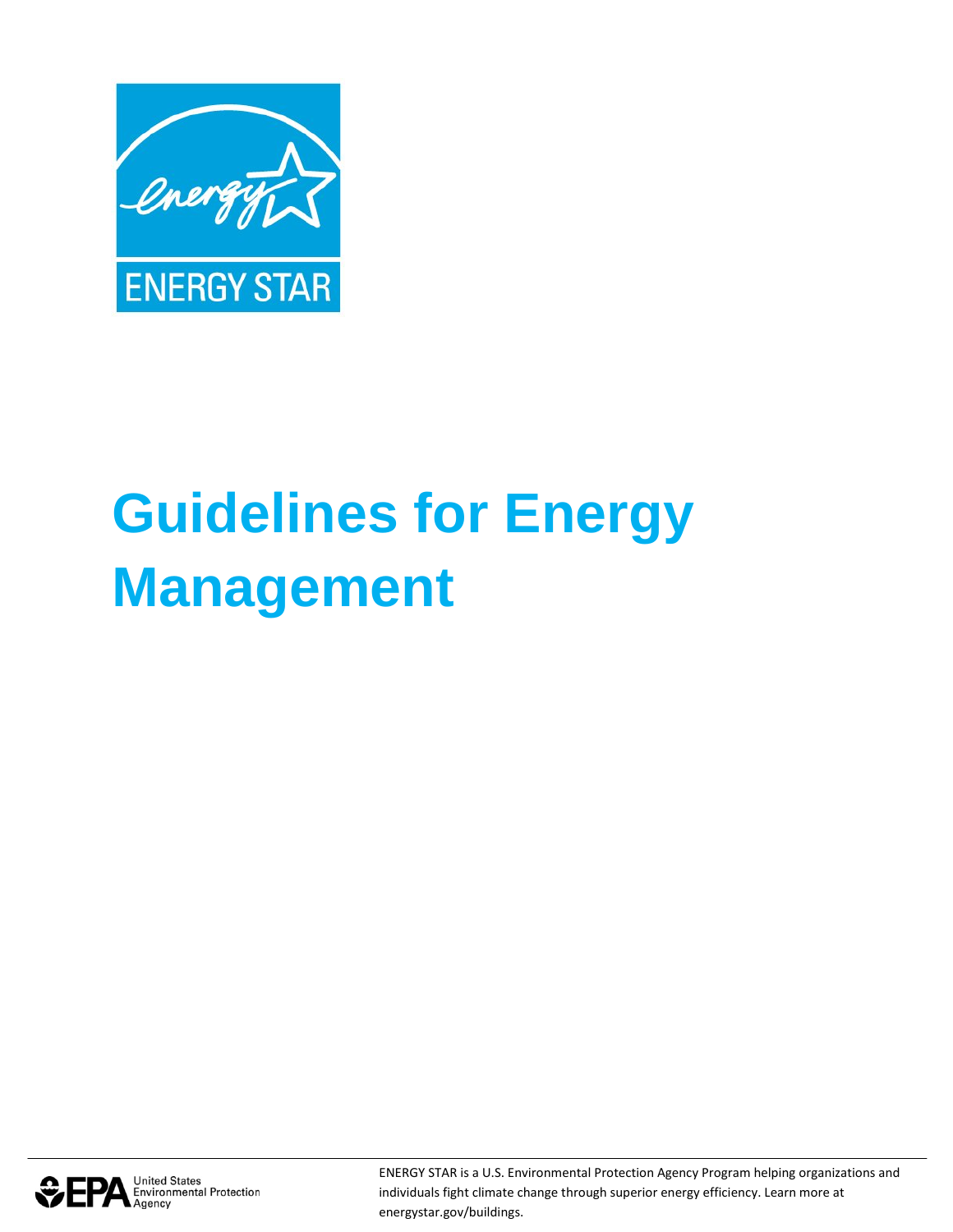# **Overview**

Continuous improvement of energy performance requires establishing effective energy management practices and processes to guide the energy program. Any organization, regardless of size, function, or mission can develop an effective energy program *if* they are willing to make the commitment.

The US EPA's *ENERGY STAR Guidelines for Energy Management* provides a proven strategy for creating an energy management program focused on continuous improvement of energy performance. The process builds on the commitment organization's make when they become an ENERGY STAR partner.

Based on the successful practices of ENERGY STAR partners, these guidelines for energy management can assist your organization in improving its energy and financial performance while distinguishing your organization as an environmental leader. Thousands of organizations have used the Guidelines to tailor their approach towards managing energy that delivers results and demonstrates leadership.

This document is intended to provide additional information and guidance to the ENERGY STAR Guidelines for Energy Management outlined on the ENERGY STAR web site. References to additional energy management resources and tools discussed in the text

and in the Appendix can all be found on the ENERGY STAR web site.

The Guidelines for Energy Management follow seven main steps that are outlined below and illustrated in the graphic.

# **The steps:**

STEP 1: Make Commitment STEP 2: Assess Performance STEP 3: Set Goals STEP 4: Create Action Plan STEP 5: Implement Action Plan STEP 6: Evaluate Progress STEP 7: Recognize Achievements



# Compare your program to the Guidelines

ENERGY STAR offers several assessment tools designed to help you compare your current energy program and practices to those identified in the Guidelines for Energy Management. Use the **Energy Program Assessment Matrix** to evaluate your organization's energy program. Use the **Facility Energy Assessment Matrix** to energy management practices at your facilities. Both tools are provided in Appendix 1 or can be downloaded at www.energystar.gov/guidelines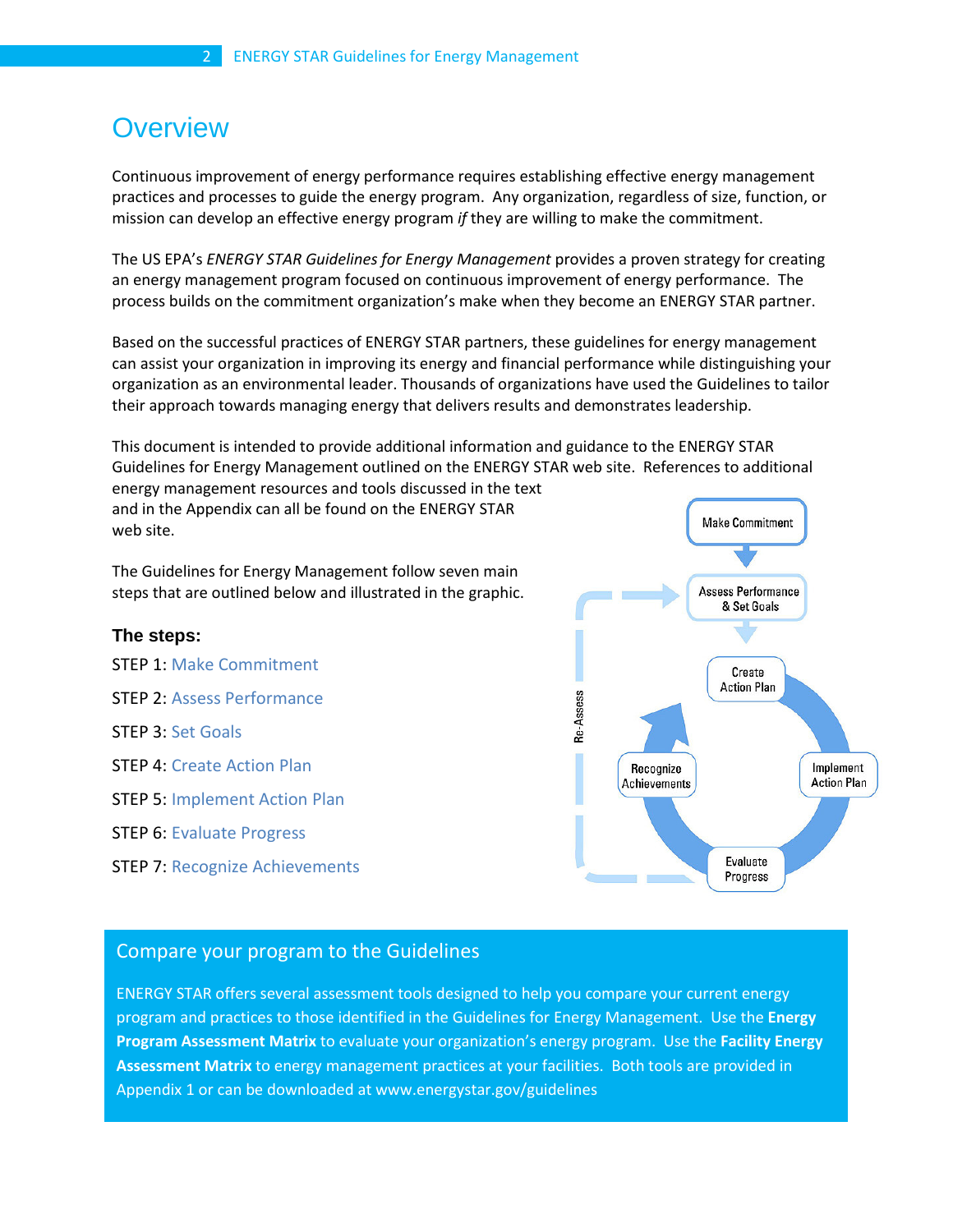# STEP 1: Commit to Continuous Improvement

Organizations seeing the financial returns from superior energy management continuously strive to improve their energy performance. Their success is based on regularly assessing energy performance and implementing steps to increase energy efficiency.

No matter the size or type of organization, the common element of successful energy management is commitment. Organizations make a commitment to allocate staff and funding to achieve continuous improvement.

To establish their energy program, leading organizations form a dedicated energy team and institute an energy policy.

# **Form a Dedicated Team**

1.1 **Appoint an Energy Director** — Sets goals, tracks progress, and promotes the energy management program.

1.2 **Establish an Energy Team** — Executes energy management activities across different parts of the organization and ensures integration of best practices.

#### **Institute an Energy Policy**

1.3 **Institute an Energy Policy** — Provides the foundation for setting performance goals and integrating energy management

# **1.1: Appoint an Energy Director**

Appointing an Energy Director is a critical component of successful energy programs. An Energy Director helps an organization achieve its goals by establishing energy performance as a core value.

The Energy Director is not always an expert in energy and technical systems. Successful Energy Directors understand how energy management helps the organization achieve its financial and environmental goals and objectives. Depending on the size of the organization, the Energy Director role can be a fulltime position or an addition to other responsibilities.

- The Energy Director's key duties often include:
- Coordinating and directing the overall energy program
- Acting as the point of contact for senior management
- Increasing the visibility of energy management within the organization
- Drafting an Energy Policy
- Assessing the potential value of improved energy management
- Creating and leading the Energy Team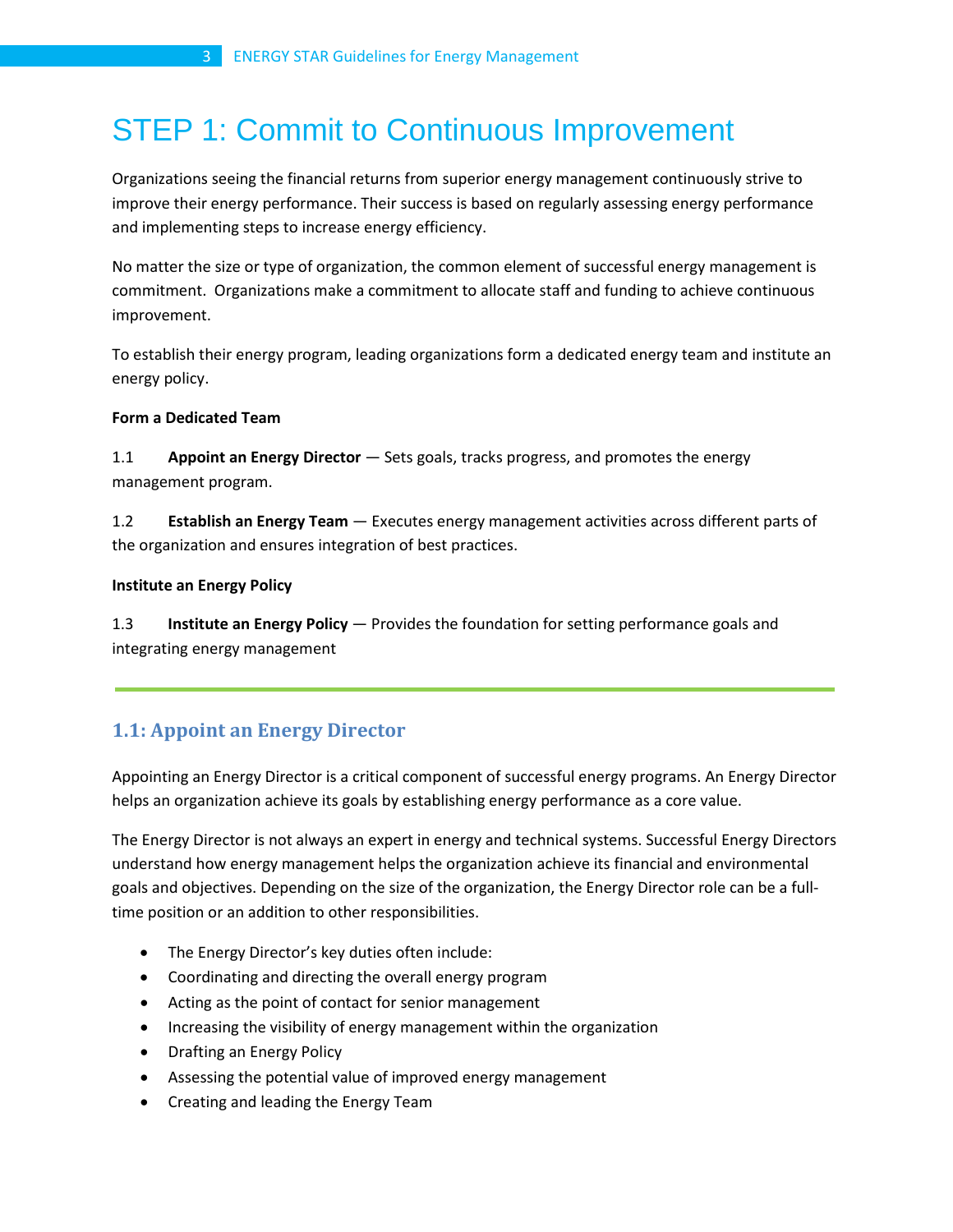# 4 ENERGY STAR Guidelines for Energy Management

- Securing sufficient resources to implement strategic energy management
- Assuring accountability and commitment from core parts of the organization
- Identifying opportunities for improvement and ensuring implementation (including staff training)
- Measuring, tracking, evaluating, and communicating results
- Obtaining recognition for achievements

# **Suggestion**

If the Energy Director does not report directly to a senior manager, it is often helpful for a member of senior management to serve as an "executive ally." Upper management involvement is a key component of successful programs. Having an ally provides a direct link to upper management and helps to formalize the commitment to continuous improvement.

# **1.2: Establish an Energy Team**

Decisions affecting energy use are made every day by people. Creating an energy team helps to integrate energy management.

In addition to planning and implementing specific improvements, the team measures and tracks energy performance and communicates with management, employees and other stakeholders.

The size of the energy team will vary depending on the size of your organization. In addition to the Energy Director who leads the team and possible dedicated energy staff, consider including a representative from each operational area that significantly affects energy use, such as:

- Engineering
- Purchasing
- Operations and Maintenance
- Building/Facilities Management
- Environmental Health and Safety
- Corporate Real Estate and Leasing
- Construction Management
- Contractors and Suppliers
- Utilities

#### Suggestion

For more information on forming an Energy Team, see the Teaming Up to Save Energy booklet, available for download at energystar.gov.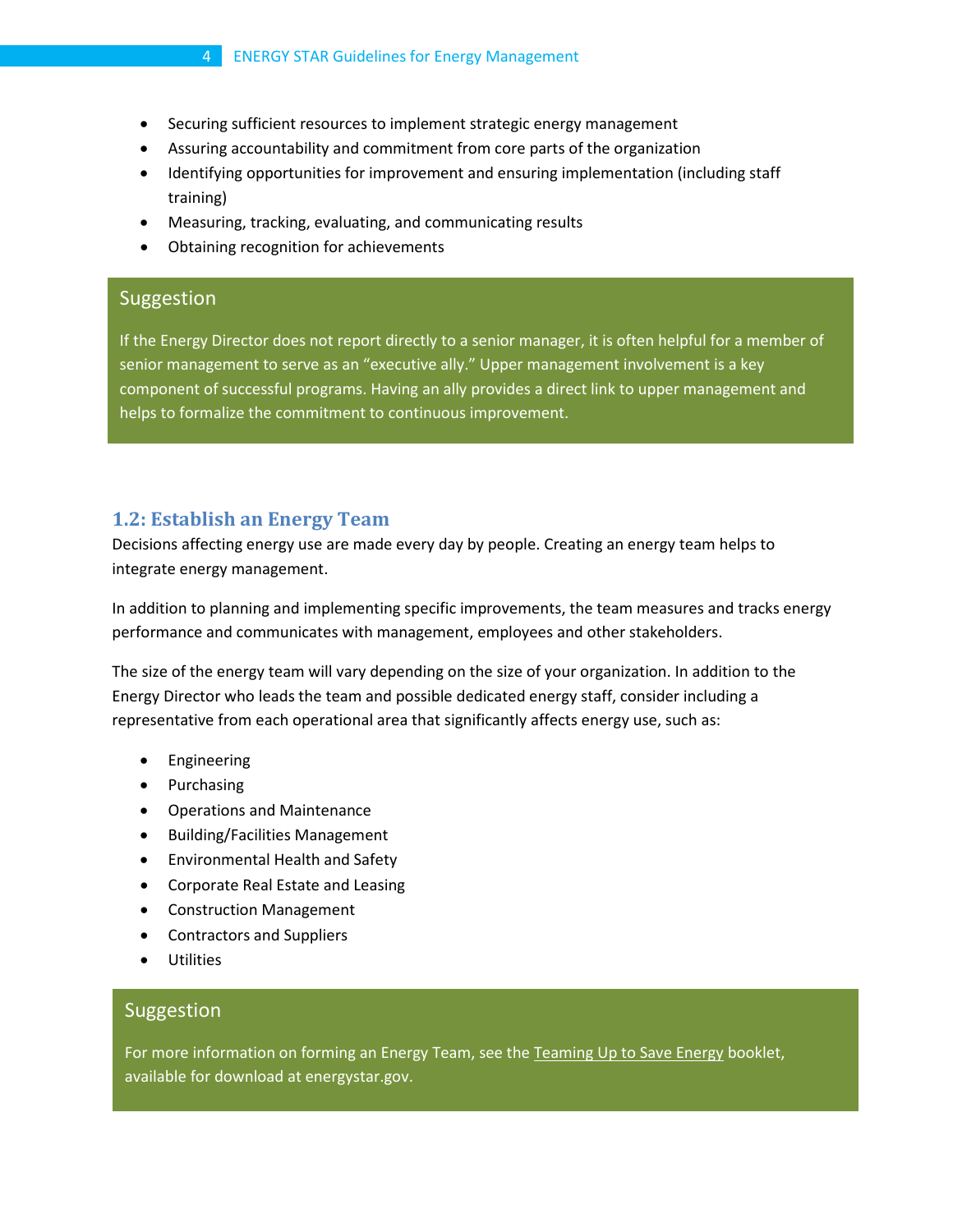# **1.3: Institute an Energy Policy**

An Energy Policy provides the foundation for successful energy management. It formalizes senior management's support and articulates the organization's commitment to energy efficiency for employees, shareholders, the community and other stakeholders.

Based on the experience of ENERGY STAR partners, successful organizations have energy policies that:

- **State an objective** Have a clear, measurable objective that reflects the organization's commitment, culture and priorities.
- **Establish accountability** Institute a chain-of-command, define roles in the organization, and provide the authority for personnel to implement the energy management plan.
- **Ensure continuous improvement** Include provisions for evaluating and updating the policy to reflect changing needs and priorities.
- **Promote goals** Provide a context for setting performance goals by linking energy goals to overall financial and environmental goals of the organization.

**Appendix 2 has energy policies examples**

# Suggestions

- Have the CEO or head of the organization officially issue the policy.
- Involve key people in policy development to ensure buy-in.
- Tailor the policy to the organization's culture.
- Make it understandable to employees and public alike.
- Consider the skills and abilities of management and employees.
- Include detail that covers day-to-day operations.
- Communicate the policy to all staff and employees, and encourage them to get involved.
- Consider partnering with ENERGY STAR as a basis for your energy policy.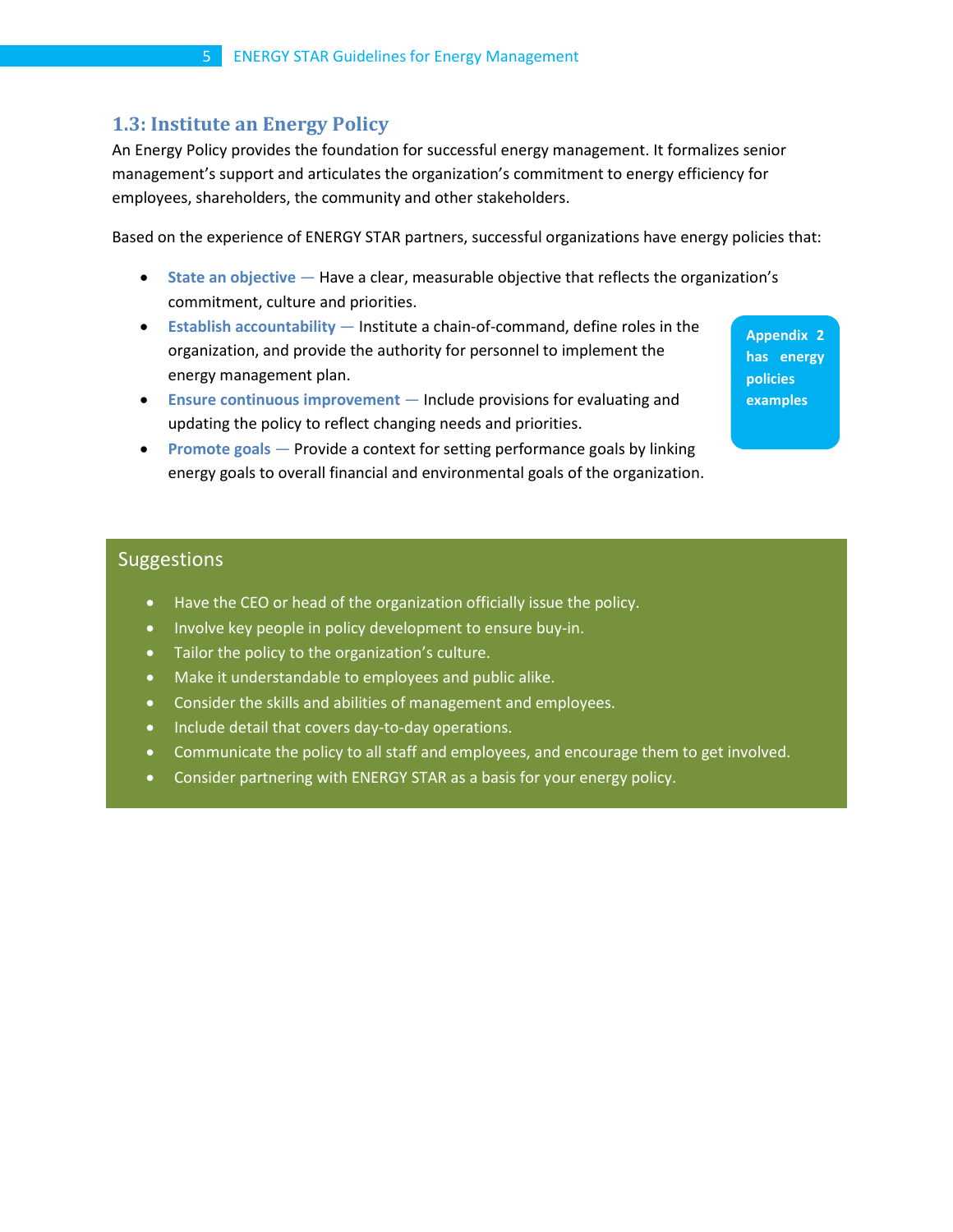# STEP 2: Assess Performance

Understanding current and past energy use is how many organizations identify opportunities to improve energy performance and gain financial benefits.

Assessing performance is the periodic process of evaluating energy use for all major facilities and functions in the organization and establishing a baseline for measuring future results of efficiency efforts.

Key aspects include:

#### **Data Collection and Management**

2.1 **Gather and track data** — Collect energy use information and document data over time.

#### **Baselining and Benchmarking**

2.2 **Establish baselines —** Determine the starting point from which to measure progress.

2.3 **Benchmark —** Compare the energy performance of your facilities to each other, peers and competitors, and over time to prioritize which facilities to focus on for improvements.

#### **Analysis and Evaluation**

2.4 **Analyze —** Understand your energy use patterns and trends.

2.5 **Technical assessments and audits —** Evaluate the operating performance of facility systems and equipment to determine improvement potential.

Assessing your energy performance helps you to:

- $\checkmark$  Categorize current energy use by fuel type, operating division, facility, product line, etc.
- $\checkmark$  Identify high performing facilities for recognition and replicable practices.
- $\checkmark$  Prioritize poor performing facilities for immediate improvement.
- $\checkmark$  Understand the contribution of energy expenditures to operating costs.
- $\checkmark$  Develop a historical perspective and context for future actions and decisions.
- $\checkmark$  Establish reference points for measuring and rewarding good performance.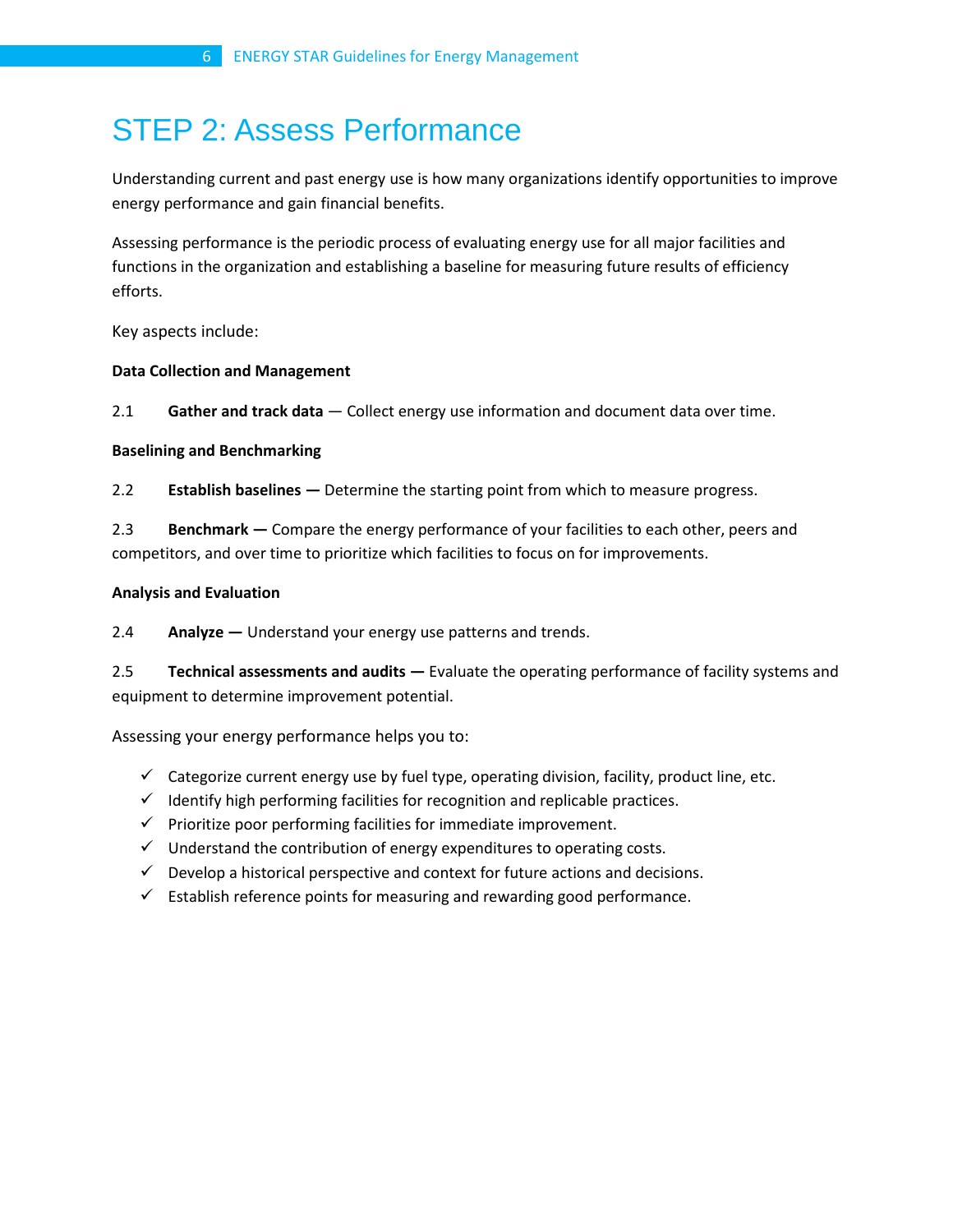# **2.1: Gather and Track Data**

Evaluating energy performance requires good information on how, when, and where energy is being used. Collecting and tracking this information is necessary for establishing baselines and managing energy use.

Organizations of all sizes have established systems for gathering and tracking energy use data. For commercial buildings ENERGY STAR's **Portfolio Manager** tracks energy use over time. In the case of industrial plants, the ENERGY STAR industry specific **Energy Performance Indicator (EPI)** and **Energy Tracking Tool** can be used to track yearly energy use patterns. All or part of data collection and management can also be outsourced. Regardless of what method you use to gather and track data, consider the steps below.

**Appendix 3 has more details on these tools.**

#### **Collect data**

The data must be complete and accurate because it will be used for analysis and goal setting. Consider the following when collecting energy use data:

- **Determine appropriate level of detail** The level and scope of data collection will vary from organization to organization. Some may choose to collect data from submeters on individual processes while others may only look at a utility bill.
- **Account for all energy sources** Inventory all energy purchased and generated on-site (electricity, gas, steam, waste fuels) in physical units (kWh, mMBtu, Mcf, lbs of steam, etc.) and on a cost basis.
- **Document all energy uses** For the sources identified above, assemble energy bills, meter readings, and other use data.
	- $\circ$  Energy data may reside in the accounting department, be held centrally or at each facility, or can be acquired by contacting the appropriate utilities or energy service providers.
	- o Gather at least two years of monthly data or a more frequent interval if available. Use the most recent data available.
		- **has more details on normalizing data**

**Appendix 4** 

• **Collect facility and operational data** — To be able to normalize and benchmark, it may be necessary to collect non-energy related data for all facilities and operations, such as building size, operating hours, etc.

#### **Establish Tracking System**

a. A system for tracking performance can range from a simple spreadsheet to detailed databases and IT systems. In developing an appropriate tracking system for your organization, consider the following: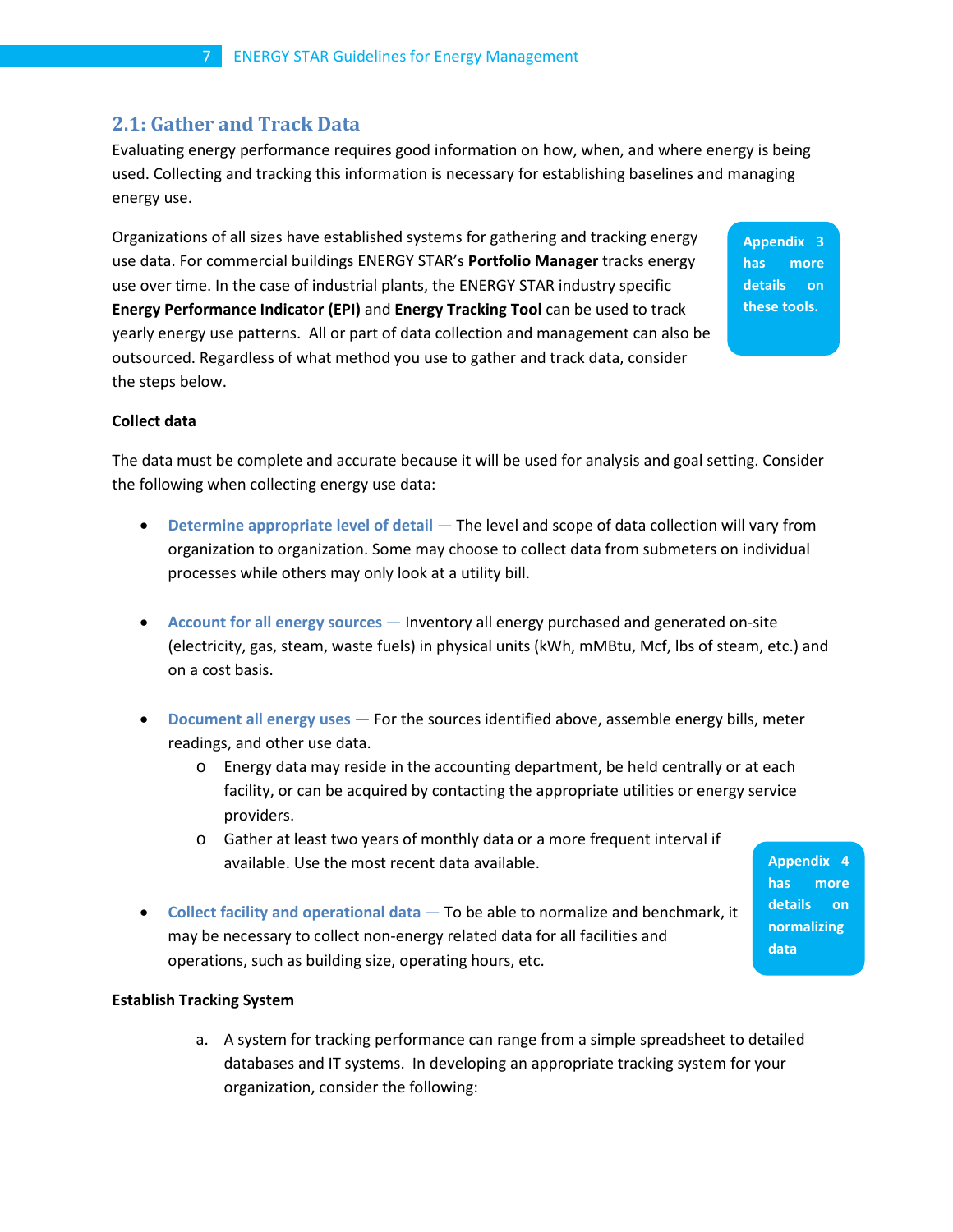- **Scope** The design of your tracking system will be shaped, in large part, by the level and scope of information that will be tracked and the frequency of data collection.
- **Maintenance** Tracking systems must be easy to use, update, and maintain.
- **Reporting and communicating** Use tracking systems to communicate energy performance to other parts of the organization and motivate change. Consider developing formats that express energy performance information in ways that are easily understandable across the organization. A good tracking system should make such reporting easy!

# Suggestions

- At a minimum, collect data by fuel type at an individual building or facility level
- Collect data from submeters, if possible
- Use actual, not estimated, use data, if possible
- Use data that is current and timely
- Use tracking systems to develop quarterly and annual reports that profile energy performance
- Use tracking systems to allow facilities to compare their performance to their peers
- Use a tracking system offered by ENERGY STAR, such as **Portfolio Manager, Energy Performance Indicators (EPIs),** and industrial **Energy Tracking Tool** to organize data and benchmark against the industry.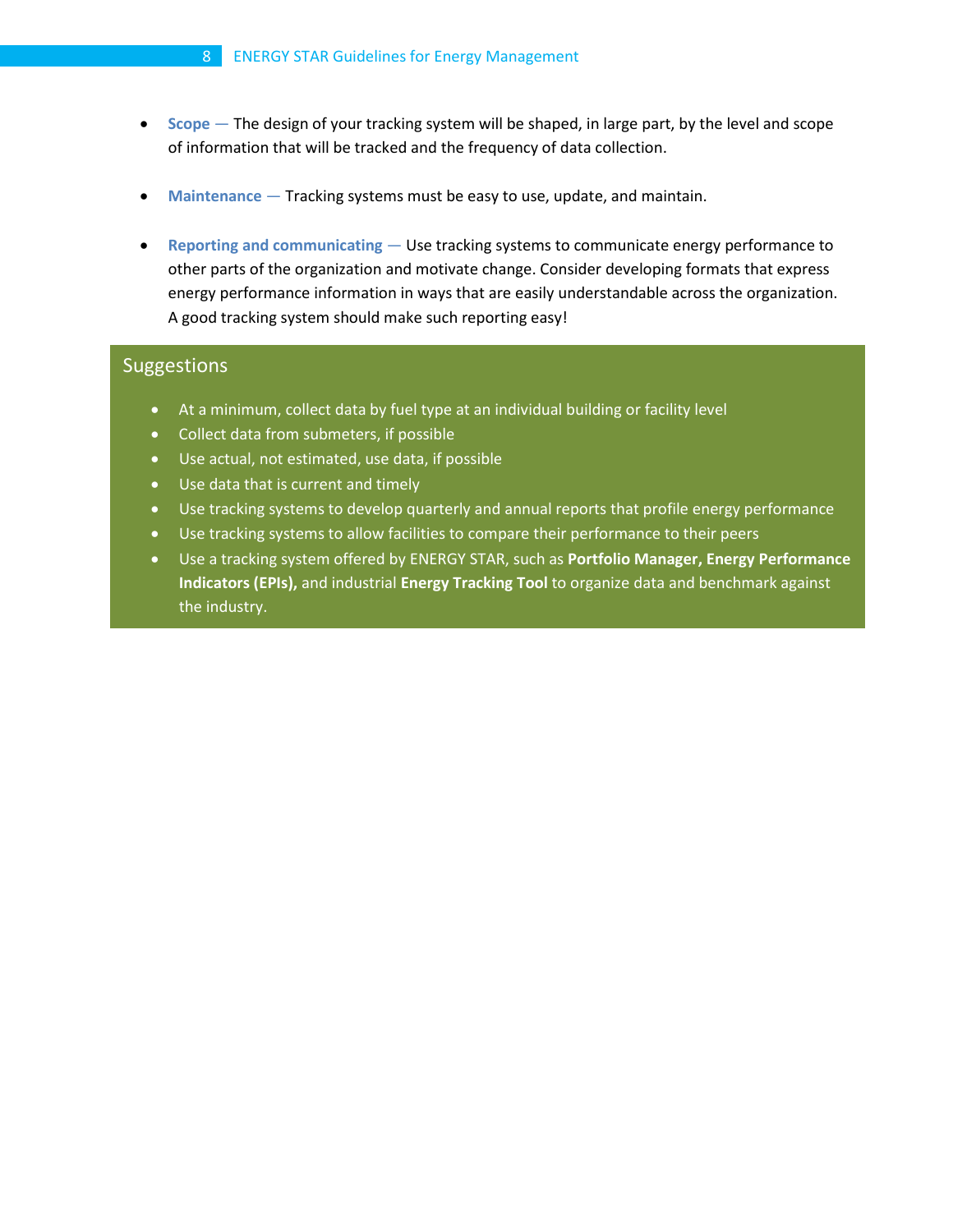# **2.2: Establish Baselines**

Measuring energy performance at a specific time establishes a baseline and provides the starting point for setting goals and evaluating future efforts and overall performance. Baselines should be established for all levels appropriate to your organization.

The main steps involve using the date you've collected to:

• **Establish base year** — Establish a base year or an average of several historical years. Use the most complete and relevant sets of data available. Depending on the type of facility, may want to normalize for weather or other factors.

**Appendix 4 has more details on normalizing data**

- **Identify metrics** Select units of measurements that effectively and appropriately express energy performance for your organization. (e.g. ENERGY STAR benchmark score, Btu/square foot, Btu/ product, etc).
- **Publish results** Announce performance baselines to facilities, managers, and other key stakeholders in your organization.

#### Suggestions

Some voluntary environmental initiatives have specific baseline years. If your organization is participating in such an initiative, check to see if a specific base year has been established.

If price is not used as a normalizing factor, then be sure to use a source energy accounting method. Otherwise, if your facilities use a combination of fuels, your baseline data may contain errors.

# **2.3: Benchmark**

EPA has made this step easier by providing a national energy performance rating system, currently available for common commercial and institutional buildings and selected industrial plants. The rating system, found in **Portfolio Manager** for commercial buildings and through **Plant Energy Performance Indicators (EPIs),** allows you to compare your performance against similar facilities. Benchmarking can be done in variety of ways. Facility or organizational performance may be benchmarked to:

- **Past performance** A comparison of current versus historical performance established by a baseline.
- **Industry average** Based on an established performance metric, such as the recognized average performance of a peer group.
- **Best in class** Benchmarking against the best in the industry and not the average.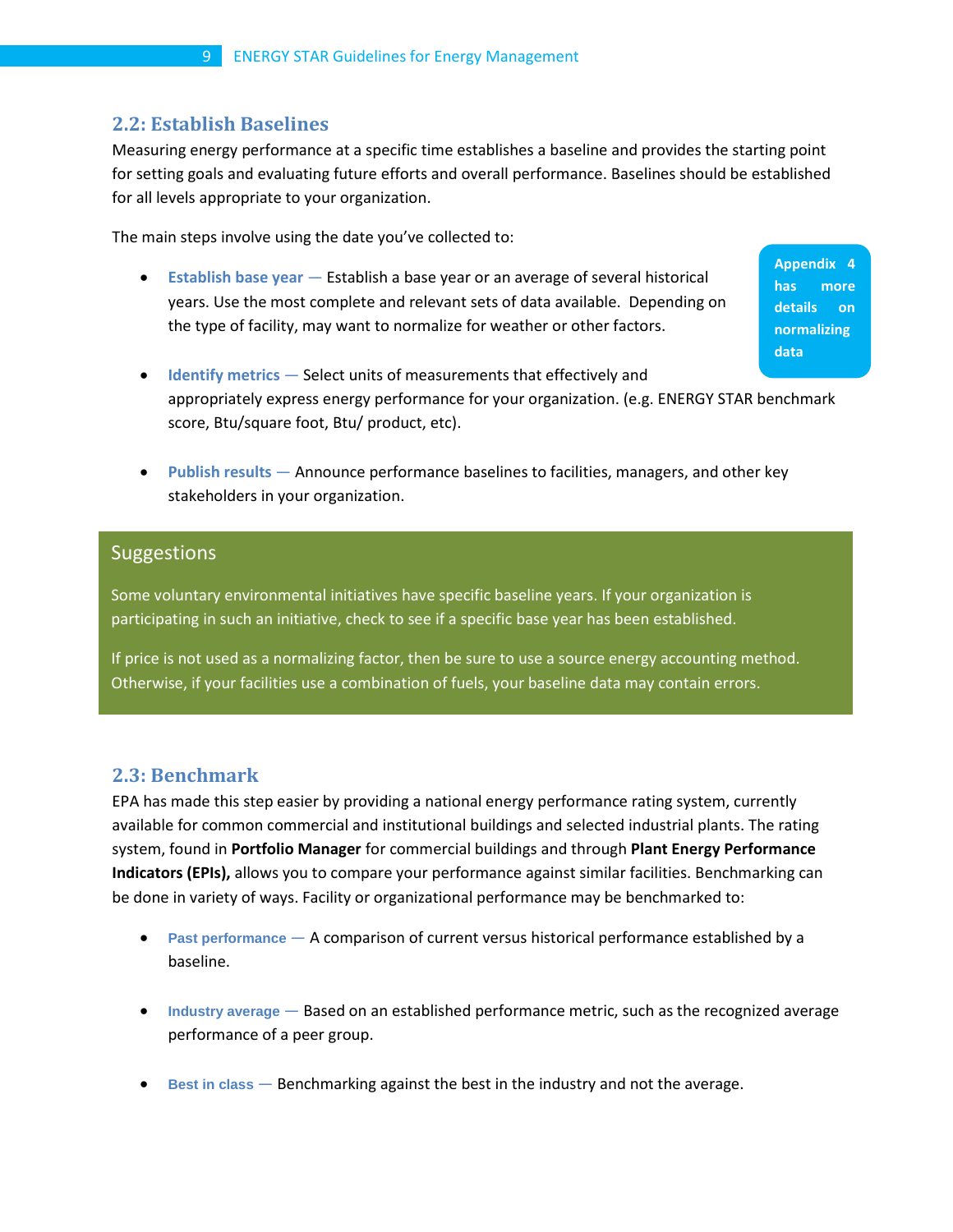• **Best Practices** — Usually qualitative comparison against certain, established practices considered to be the best in the industry. The ENERGY STAR Energy Program Assessment Matrix is an example of a qualitative benchmarking tool. (See Appendix 1).

The key steps in benchmarking include:

- o Determine the level of benchmarking ( for example equipment, process line, facility or organizational).
- o Develop metrics.
- o Conduct comparisons.
- o Track performance over time.

# Suggestion

ENERGY STAR offers energy performance benchmarks for commercial, institutional, and industrial facilities. ENERGY STAR benchmarks allow you to rate your building's or plant's energy performance to similar buildings nationwide. ENERGY STAR ratings normalize for important physical and operational characteristics as well as weather, to allow for comparisons to be made on a level playing field. All ENERGY STAR benchmarks provide a score on a score on a scale of 1-100. Facilities with a score of 75 or over are eligible for the ENERGY STAR Label.

For commercial and institutional buildings, ENERGY STAR benchmarks are available through **Portfolio Manager,** EPA's web-based energy tracking tool available through the ENERGY STAR web site.

For industrial plants, ENERGY STAR benchmarks are available through sector-specific plant **Energy Performance Indicators** and can be downloaded from the ENERGY STAR web site.

Facilities that earn the ENERGY STAR, on average use about 40 percent less energy than average buildings and plants, without compromising comfort, services, or quality.

More information on ENERGY STAR benchmarking tools can be found in Appendix 2.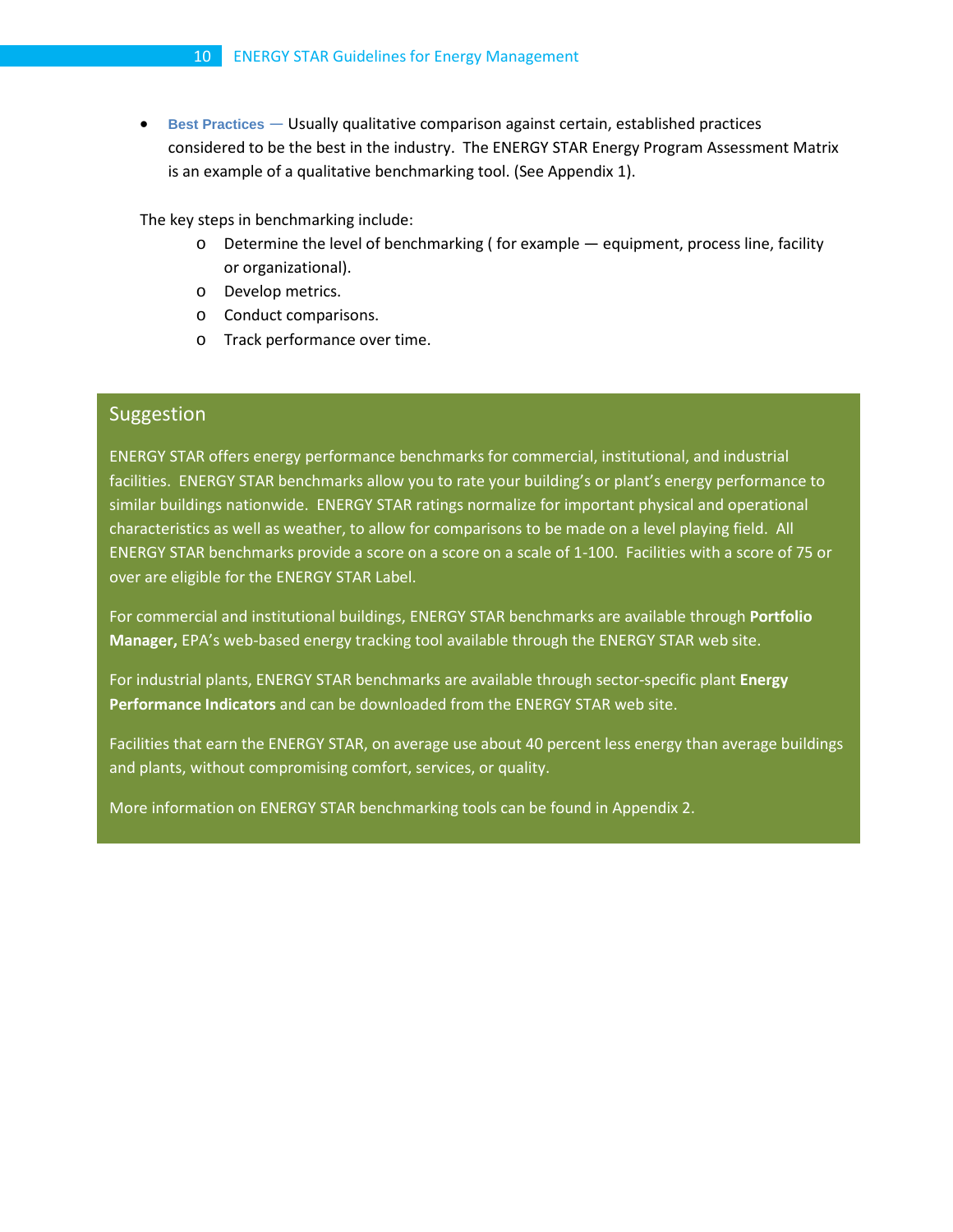# **2.4: Analyze Data**

Analyzing data to determine energy use trends can help an organization gain a better understanding of the factors that affect energy performance and identify steps for reducing energy consumption.

There are a variety of ways data can be analyzed depending upon the needs of the organization. The following analyses provide a starting point:

#### **Quantitative Reviews**

- **Develop use profiles** Identify energy consumption peaks and valleys, and determine how they relate to operations or key events.
- **Compare performance** Compare the use and performance data of similar facilities in your industry.
- **Assess the financial impacts** Identify areas of high-cost energy use.
- **Identify data gaps** Determine areas where more information is needed.

#### **Qualitative Reviews**

- **Conduct interviews** Seek informed opinions from colleagues, specific anecdotes and lessons learned, systems-specific information (e.g., HVAC, lighting, refrigeration), and in-house audits or surveys.
- **Review policies and procedures** Review organizational policies and operating procedures to determine their impact on energy use.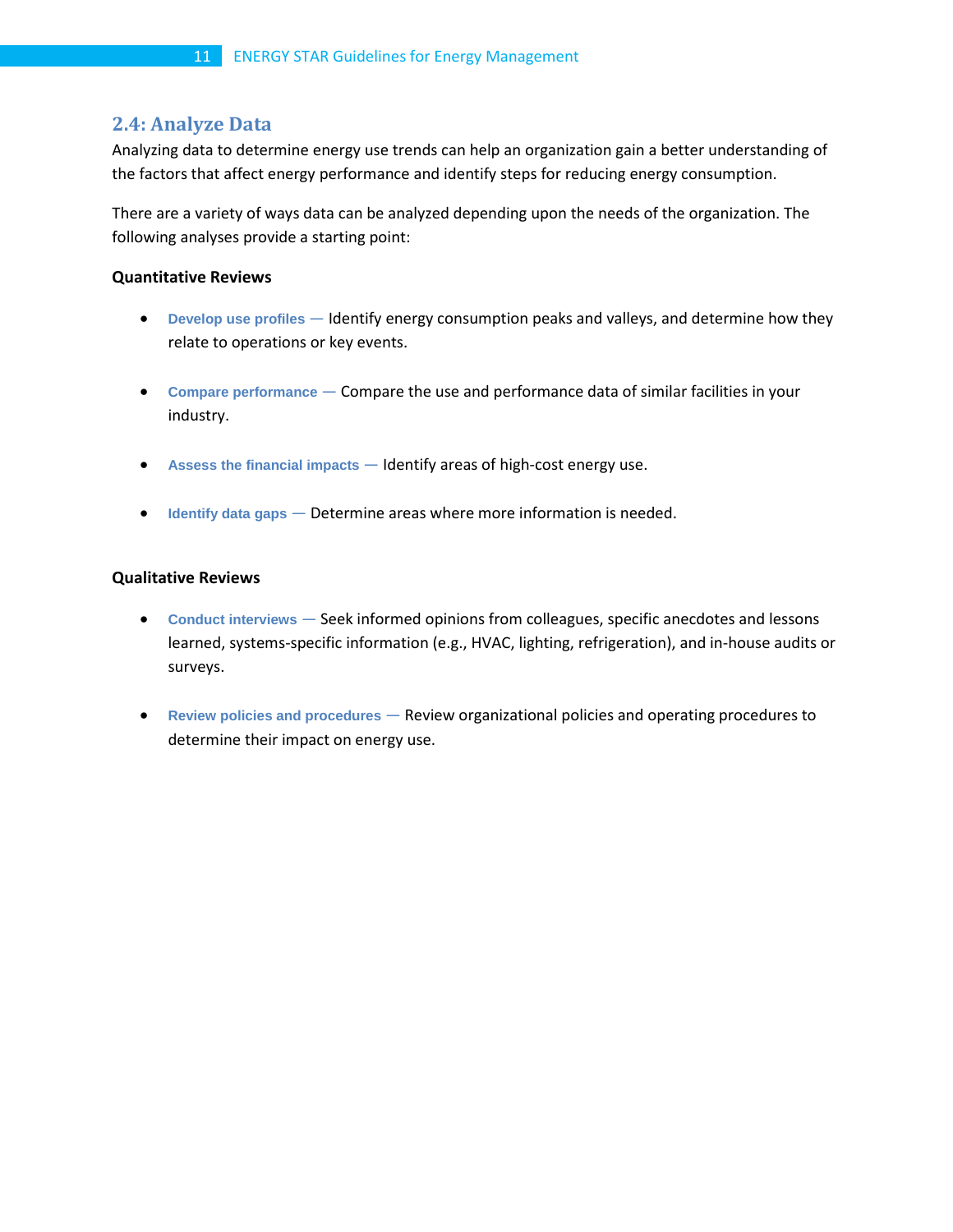# **2.5: Conduct Technical Assessments & Audits**

Knowing your organization's baseline energy use and the relative performance of your entire portfolio is only part of the information needed. Periodic assessment of the performance of equipment, processes, and systems will help you identify opportunities for improvement.

Energy audits are comprehensive reviews conducted by energy professionals and/or engineers that evaluate the actual performance of a facility's systems and equipment against their designed performance level or against best available technology. The difference between these is the potential for energy savings.

**Appendix 5 discusses resources for assessments**

The main steps for conducting technical assessments and audits are:

- **Assemble expert team** Expertise should cover all energy-using systems, processes, and equipment. Include facility engineers, system specialists, and other support. Outside support may be helpful and provide an objective perspective or specific expertise.
- **Plan and develop a strategy** Identify and prioritize systems for evaluation, assign team members to tasks, and schedule completion dates for the activities. Use benchmarking results to identify poorperforming facilities whose equipment and systems should be targeted for evaluation.
- **Create final report** Based on the audit results, produce a detailed summary of actual steps that can be taken to reduce energy use. The report should recommend actions from simple adjustments in operation to equipment replacement. Estimates of resource requirements for completing actions should be included.

# Suggestion

Use the ENERGY STA[R Service & Product](http://www.energystar.gov/index.cfm?c=expert_help.find_exp_help) Directory to help you locate energy service providers such as utilities and energy service companies that may be qualified to serve as part of the audit team.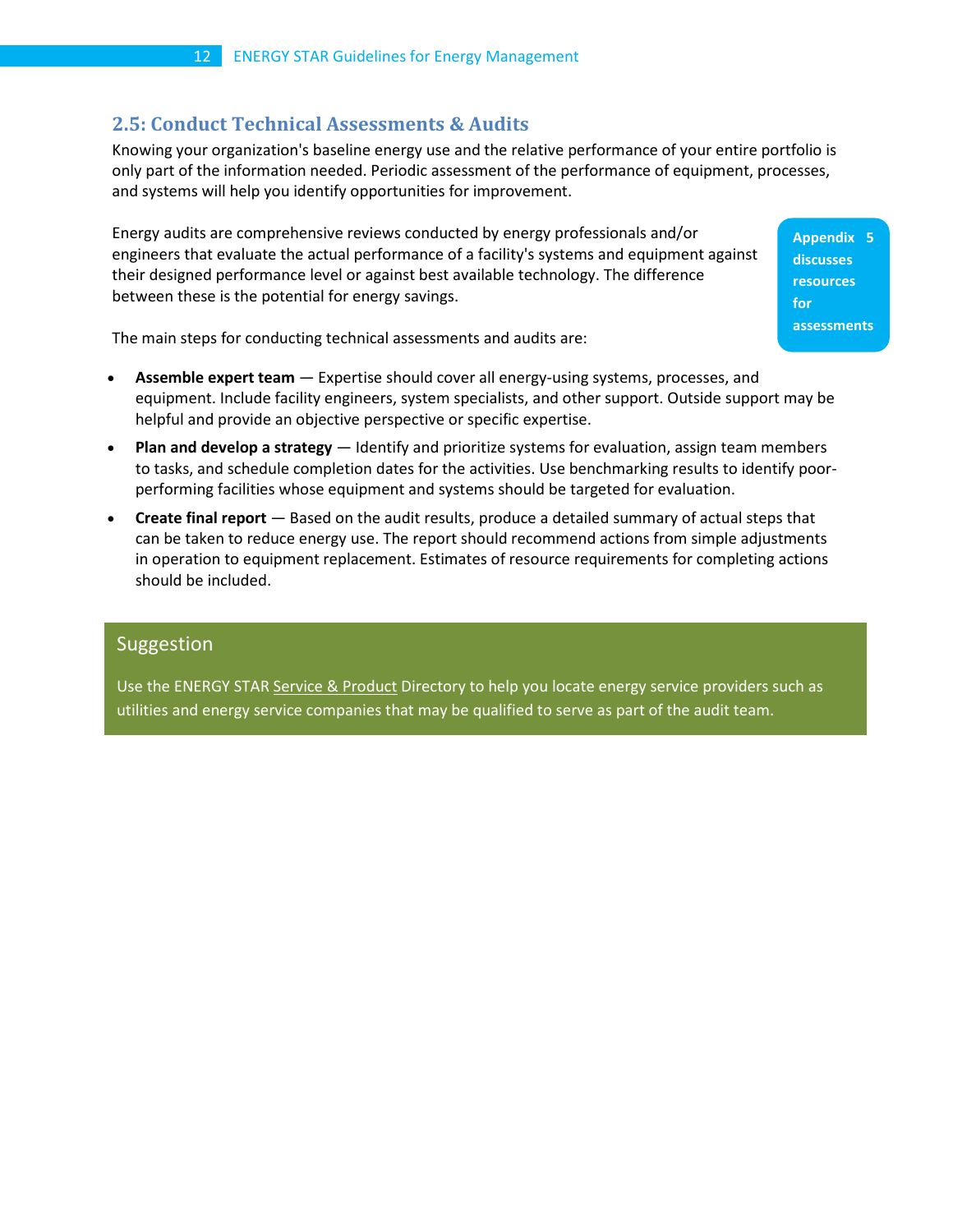# STEP 3: Set Goals

Performance goals drive energy management activities and promote continuous improvement. Setting clear and measurable goals is critical for understanding intended results, developing effective strategies, and reaping financial gains.

Well-stated goals guide daily decision-making and are the basis for tracking and measuring progress. Communicating and posting goals can motivate staff to support energy management efforts throughout the organization.

The Energy Director in conjunction with the Energy Team typically develops goals.

# **To develop effective performance goals:**

3.1 **Determine scope —** Identify organizational and time parameters for goals.

3.2 **Estimate potential for improvement —** Review baselines, benchmark to determine the potential and order of upgrades, and conduct technical assessments and audits.

3.3 **Establish goals —** Create and express clear, measurable goals, with target dates, for the entire organization, facilities, and other units.

#### **Setting goals helps the Energy Director:**

- $\checkmark$  Set the tone for improvement throughout the organization
- $\checkmark$  Measure the success of the energy management program
- $\checkmark$  Help the Energy Team to identify progress and setbacks at a facility level
- $\checkmark$  Foster ownership of energy management, create a sense of purpose, and motivate staff
- $\checkmark$  Demonstrate commitment to reducing environmental impacts
- $\checkmark$  Create schedules for upgrade activities and identify milestones

# Suggestion

When setting goals, be sure to use the Energy Team's wide range of knowledge to help set aggressive, yet realistic goals. Have management review your goals to enlist their feedback and support.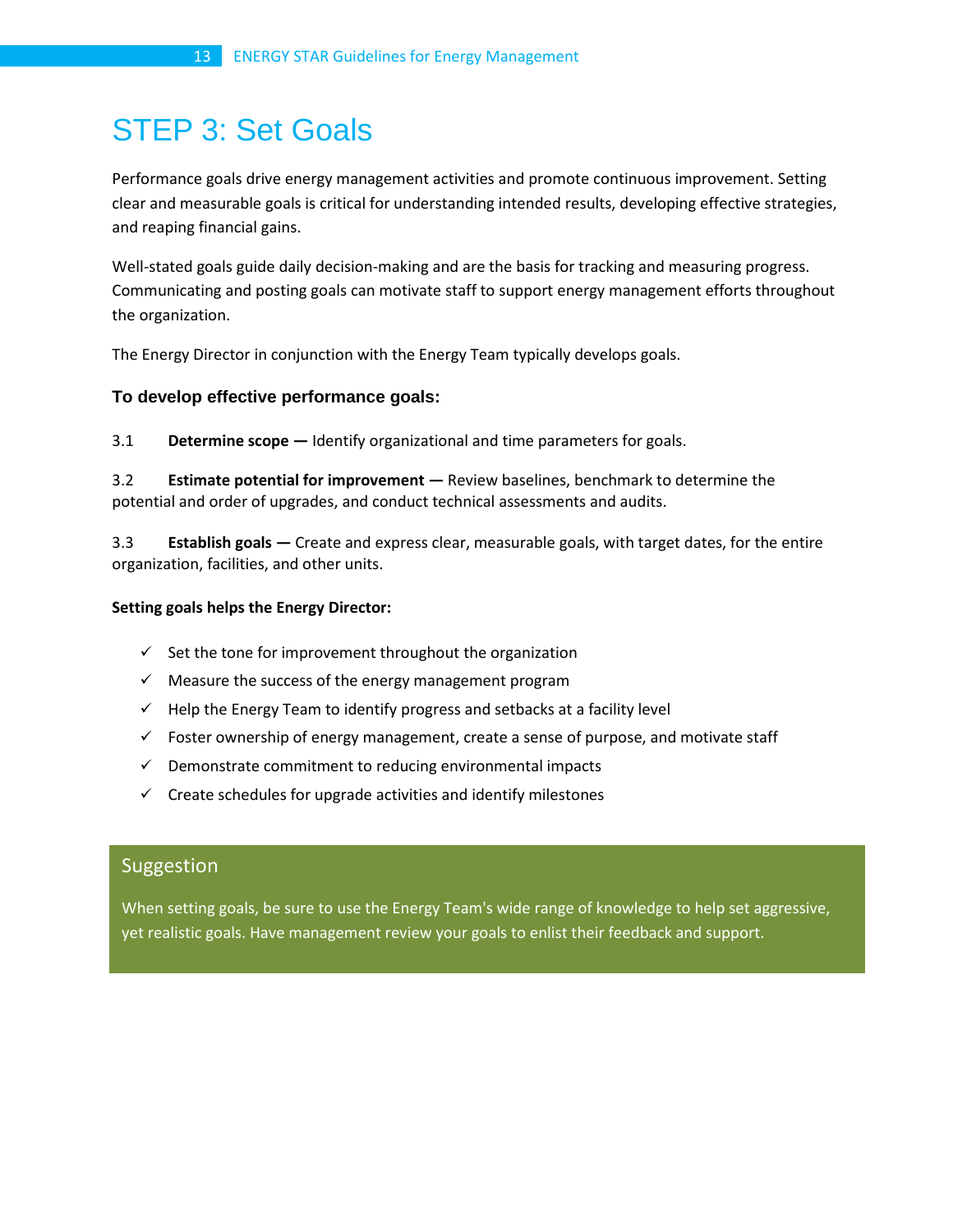# **3.1: Determine Scope**

The scope of performance goals can include multiple levels of the organization as well as various time periods for completion of specific goals.

### **Organizational Level**

The level at which performance goals will be set depends on the nature of the organization and how it uses energy. Common organizational levels for setting goals include:

- **Organization-wide -** Setting goals at this level provides a big picture of how the entire organization wants to improve. Organization-wide goals provide a framework for communicating the success of energy management both internal and external audiences.
- **Facility** At this level, goals may vary to take into account the performance of specific facilities based on benchmarking results or an energy audit. Facility level goals are designed to help the broader organization to meet its goals.
- **Process or equipment** Some organizations may find it useful to establish goals for specific process lines and equipment when energy use is concentrated in specific areas.

#### **Time Periods**

Establishing appropriate and realistic target dates for goals ensures that they are meaningful and promote change. A combination of short and long term goals can be effective.

- **Short-term goals -** Annual goals provide the necessary markers for tracking and reporting progress on a regular and on-going basis.
- **Long-term goals -** Long-term goals are usually organization-specific and may be shaped by:
	- Internal rates of return
	- Internal planning horizons and guidelines
	- Organizational strategic plans
	- Commitments to voluntary environmental initiatives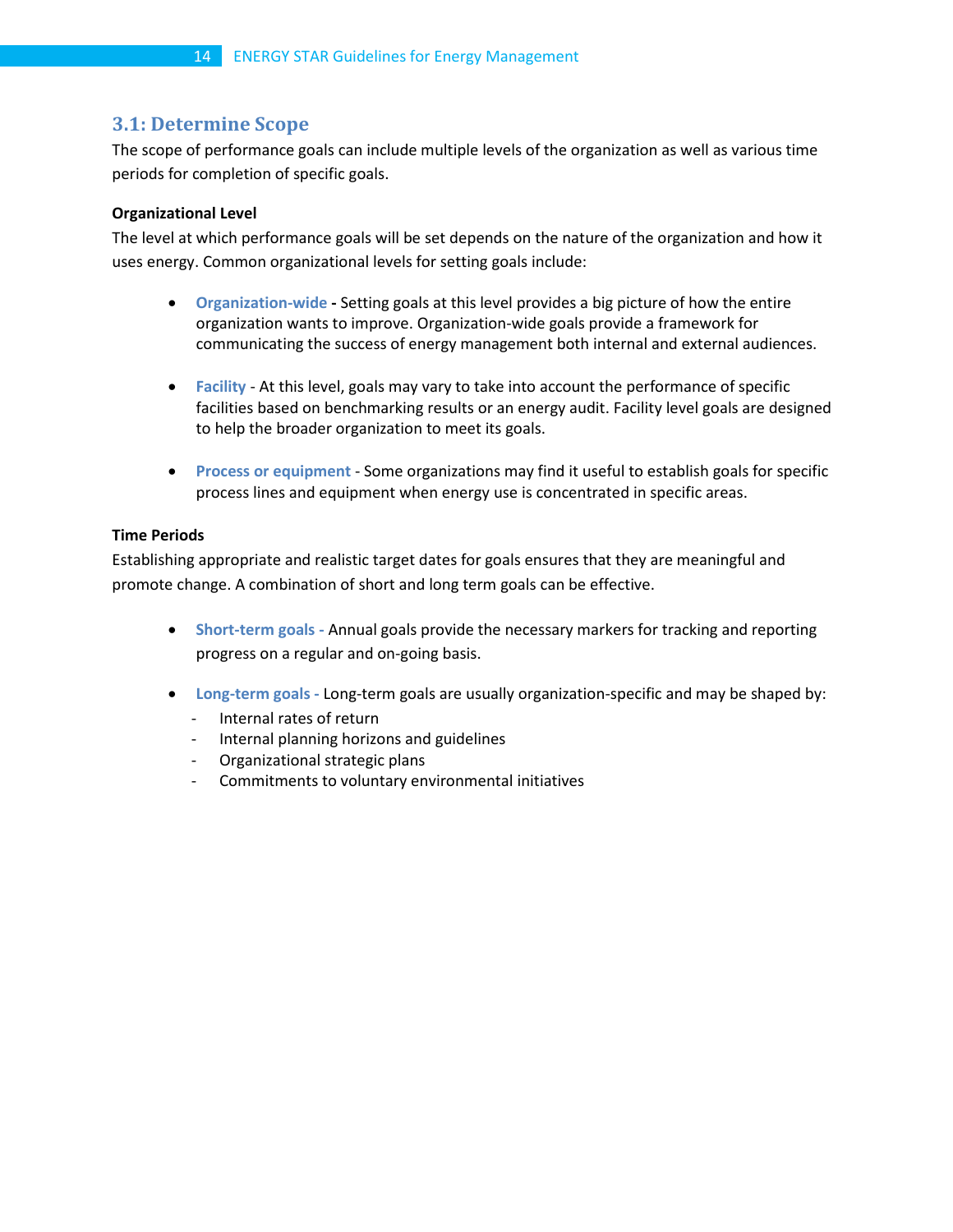# **3.2: Estimate Potential for Improvement**

To set goals, it is important to have an informed idea of what level of performance is achievable and the amount of resources needed.

There are a variety ways to determine potential. The method you choose will depend on a number of factors, such as: available resources, time, the nature of energy use at your facilities, and how the energy program is organized.

Methods used by leading energy programs include:

- **Reviewing performance data -** Assessing performance and setting baselines should help to identify differences in energy use between similar facilities, giving a limited, point-in-time, view of your potential improvement. Performance data spanning a longer period of time will be more useful for understanding improvement potential.
- **Benchmarking -** Benchmarking provides a yard stick for evaluating opportunity when enough data is available to show trends in energy use. Consider using **Portfolio Manager** or the ENERGY STAR **Energy Performance Indicators (EPIs)** to rate the current energy performance of your facility against similar facilities.
- **Evaluating past projects and best practices -** Evaluate past projects and best practices at higherperforming facilities to determine the feasibility of transferring these practices to other parts of the organization.
- **Reviewing technical assessments and audits -** Identify opportunities to reduce energy use identified during technical assessments and audits of poorer performing facilities to serve as a strong basis for quantifying the potential for improvement.
- **Comparing goals of similar organizations -** Reviewing performance goals of other organizations can help to guide and inform you of the potential for your own organization.
- **Linking to organization-wide strategic goals -** Strategic as well as operational goals, such as cost reductions, can also help inform the goal setting process.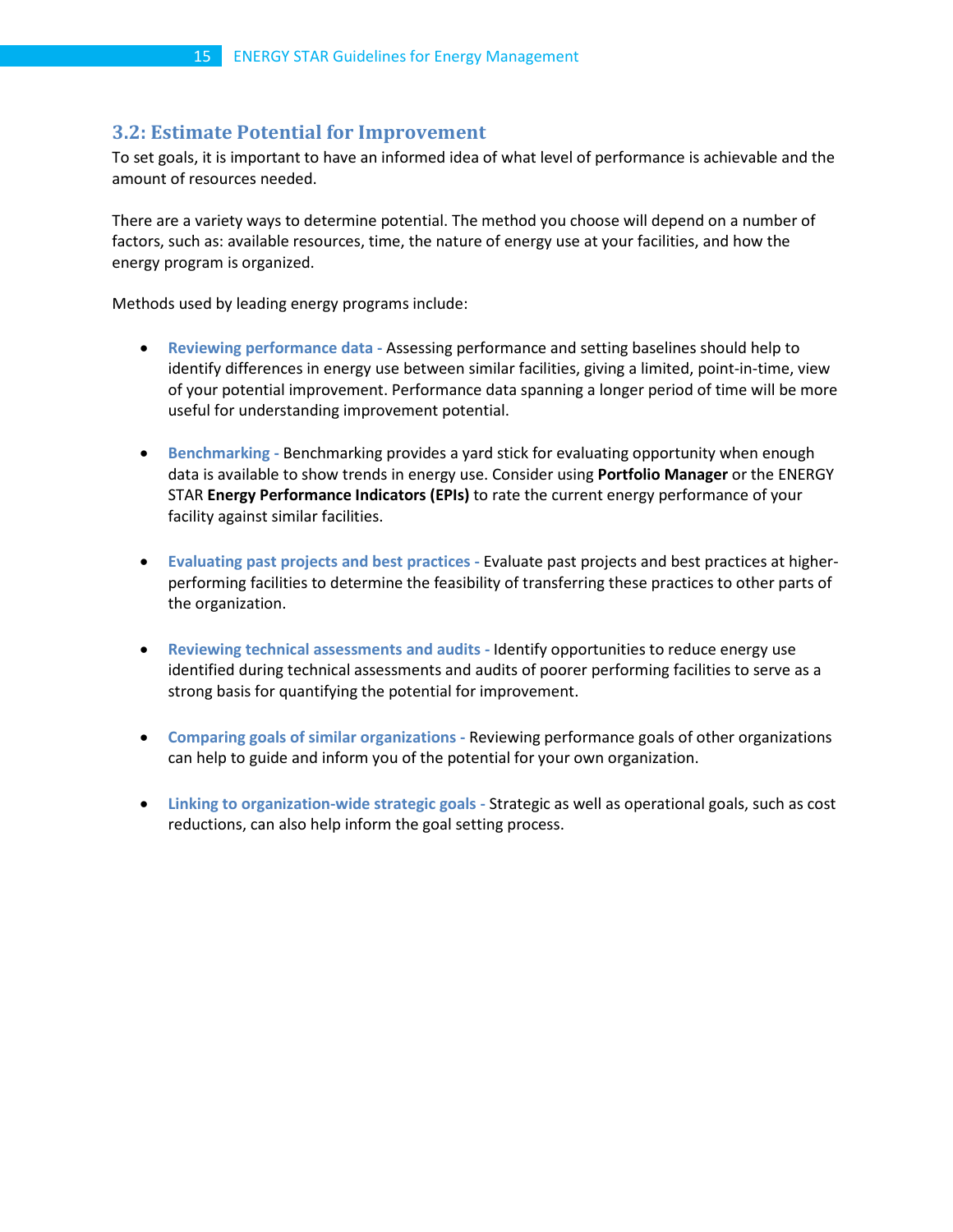# **3.3: Establish Goals**

Once the potential for improvement has been estimated, goals can be established at the appropriate organizational levels. Energy performance goals should be formally established and recognized by senior management as a mission for the whole organization.

Estimating potential for improvement should provide you with a starting point for what is possible. However, some organizations set their final energy performance goals based on organizational factors other than what is technically feasible. Such factors will affect how energy performance goals are expressed.

Common ways for expressing goals include:

- **Defined reduction -** Goals are presented in terms of a specific quantity or percentage decrease in energy use, such as a 10 percent reduction or a decrease of 300 million Btus.
- **Best-in-class -** This goal aims for a certain level of performance compared to an established benchmark.
- **Efficiency improvement -** Goals are expressed as a function of reducing the energy intensity of a specific performance indicator, such as 2 Btus per unit of product.
- **Environmental Improvement -** This goal translates energy savings into pollution prevention or reduction goals.

Additionally, some organizations may find it useful to establish:

- **Threshold goals -** The minimum acceptable level of performance.
- **Stretch goals -** Levels beyond the minimum or targets that are used to create an incentive for greater achievement.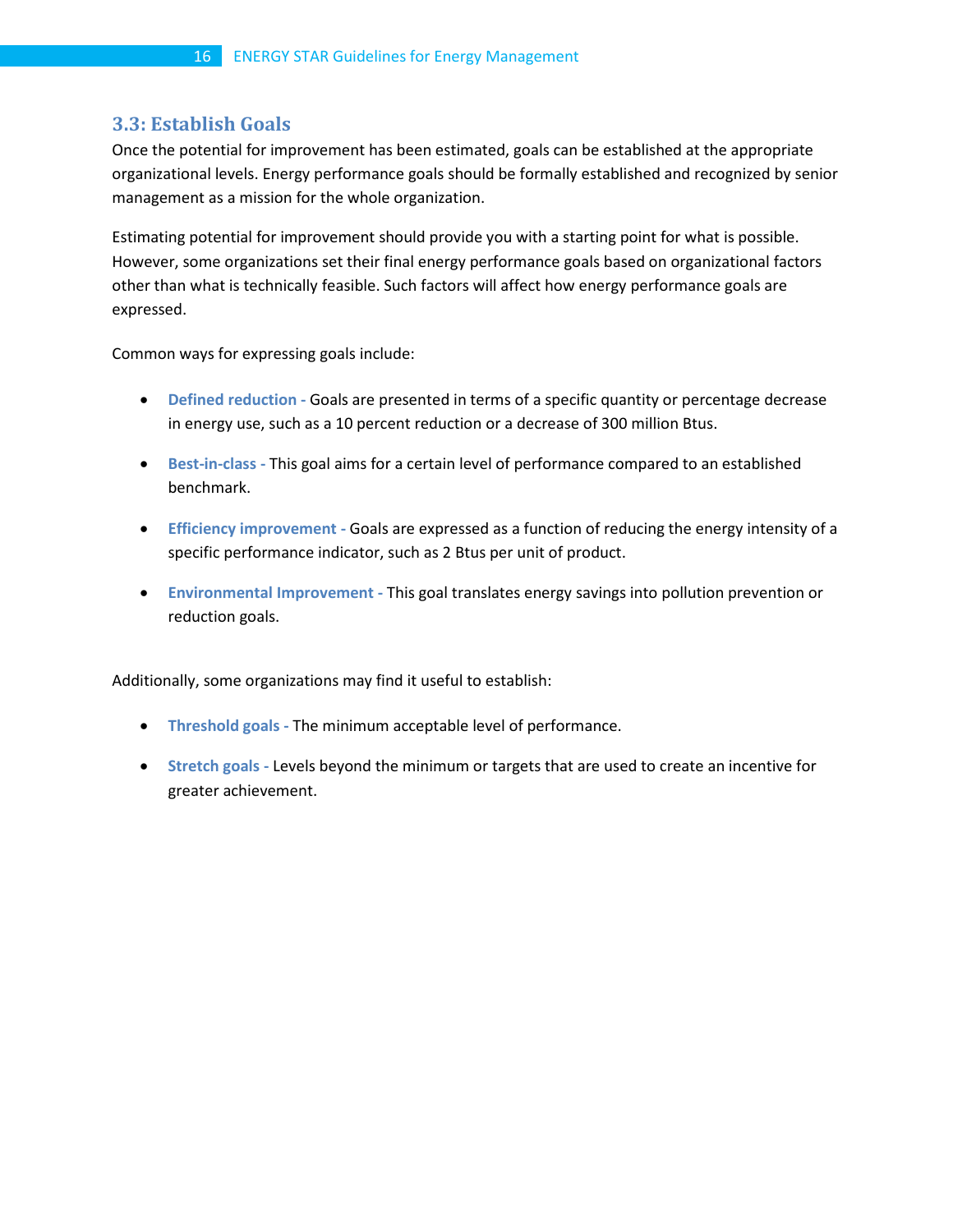# STEP 4: Create Action Plan

With goals in place, your organization is now poised to develop a roadmap to improve energy performance.

Successful organizations use a detailed action plan to ensure a systematic process to implement energy performance measures. Unlike the energy policy, the action plan is regularly updated, most often on an annual basis, to reflect recent achievements, changes in performance, and shifting priorities.

While the scope and scale of the action plan is often dependent on the organization, the steps below outline a basic starting point for creating a plan.

#### 4.1 **Define technical steps and targets**

#### 4.2 **Determine roles and resources**

Get buy-in from management and all organizational areas affected by the action plan before finalizing it. Work with the Energy Team to communicate the action plan to all areas of the organization.

# Suggestion

Creating an inclusive strategy that establishes roles and actions throughout the organization can help to integrate good energy management practices. When developing an action plan, consider:

- Brainstorming with various departments to identify ways they can contribute.
- Holding a competition to seek ideas for energy efficiency from across the organization.
- Gathering recommendations from the Energy Team and other key personnel.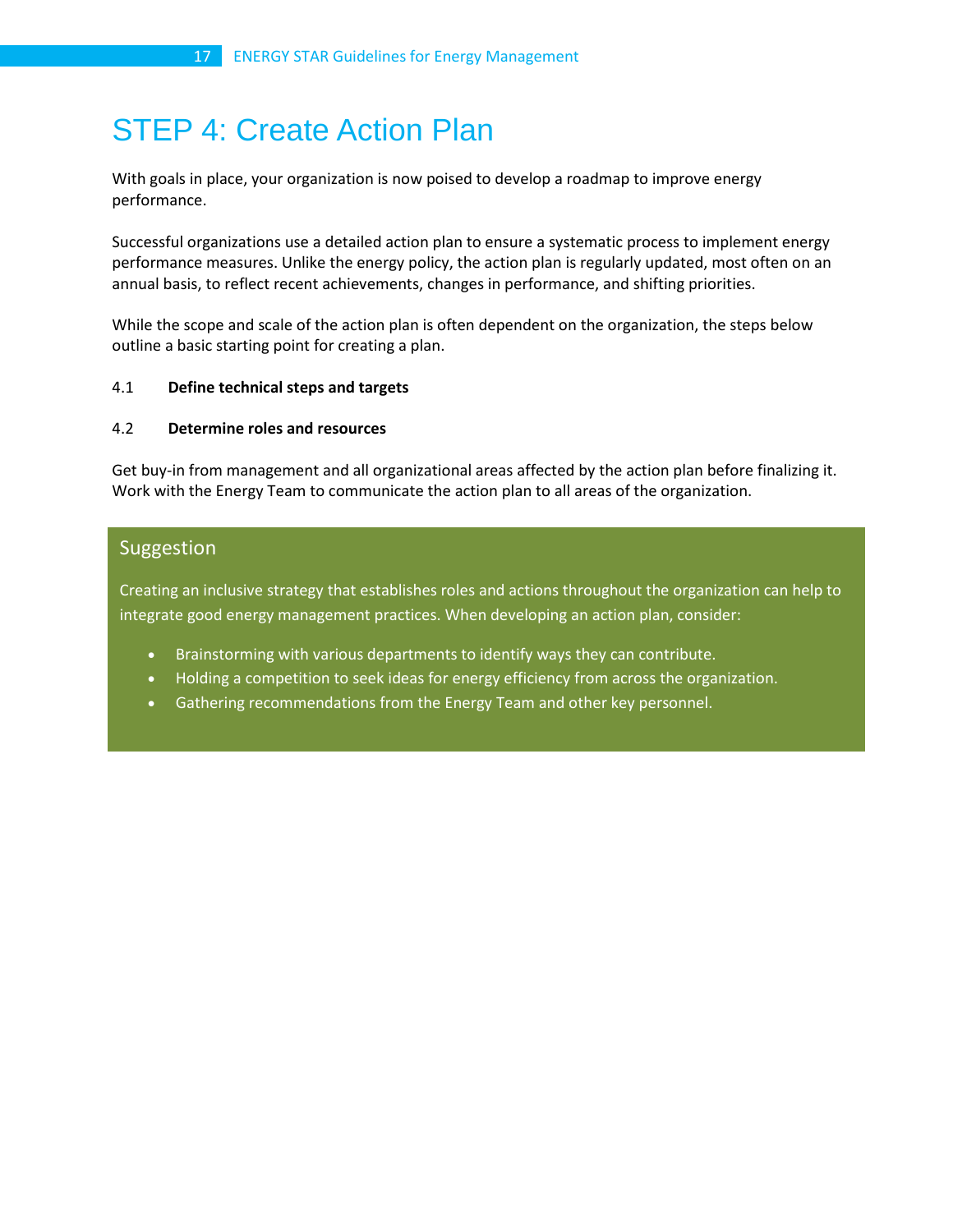# **4.1: Define Technical Steps and Targets**

#### **Define Technical Steps**

- **Evaluate technical assessments and audit results -** Identify gaps between current performance and goals, by reviewing the results of the technical assessments and audits or progress evaluations.
- **Determine technical steps-** Identify the steps necessary for upgrading and moving facilities from current performance to the desired level of performance as defined by the goals.

See the **ENERGY STAR Building Upgrade Manual** for more guidance on developing a systematic approach to building upgrades. To find information about reducing energy use in an industrial plant, see the suite of **ENERGY STAR Industrial Energy Guides.**

**Appendix 5 discusses these resources** 

#### **Define Targets**

- **Create performance targets**  For each facility, department, and operation of the organization to track progress towards achieving goals.
- **Set timelines -** For actions, including regular meetings among key personnel to evaluate progress, completion dates, milestones and expected outcomes.
- **Establish a tracking system** Create a system to track and monitor the progress of action items. This system should track and measure energy use and project/program activities.

# **4.2: Determine Roles and Resources**

# **Determine Roles**

#### **Identify internal roles**

Determine who should be involved and what their responsibilities will be. Depending on your organization and action plan, this might include departments such as:

- Facility and operations management
- Financial management capital investments, budget planning
- Human resources staffing, training, and performance standards
- **Maintenance**
- Supply management procurement procedures, energy purchasing and equipment and materials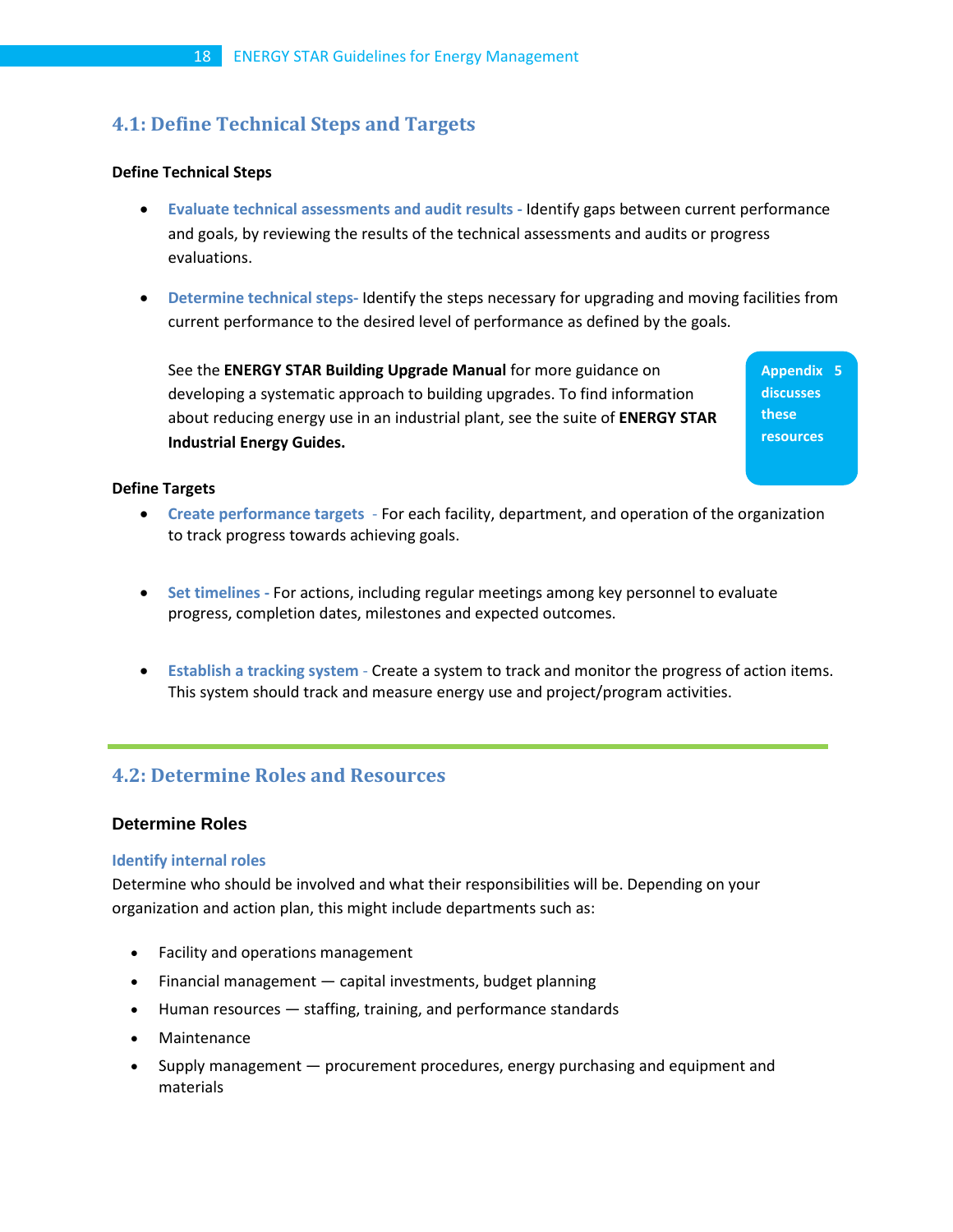- Building and plant design
- **Engineering**
- New product/process development teams
- Communications Marketing
- Environmental, Health, and Safety

#### **Identify external roles**

Determine the degree to which consultants, service providers, vendors, and other product providers will be used. Some organizations may choose to outsource entire aspects of their action plan while others may only want to contract with specific vendors for limited projects.

Find outside expertise through the ENERGY STAR Service & Product Provider Directory.

#### **Establish performance metrics for contractors**

If contractors will be used, determine what standards will be used to evaluate bids and incorporated these metrics into agreements with contractors.

#### **Determine Resources**

#### **Define resources needs**

For each project or program in the action plan, estimate the cost for each item in terms of both human resources and capital/expense outlay.

#### **Secure resources**

Develop the business case for justifying and gaining funding approval for action plan projects and resource needs.

# Suggestion

Using outside help to implement parts or all of an action plan does not mean outsourcing responsibility for aspects of an energy management strategy. The other steps in the energy management strategy still need to be managed internally to ensure success and realize sustained energy performance.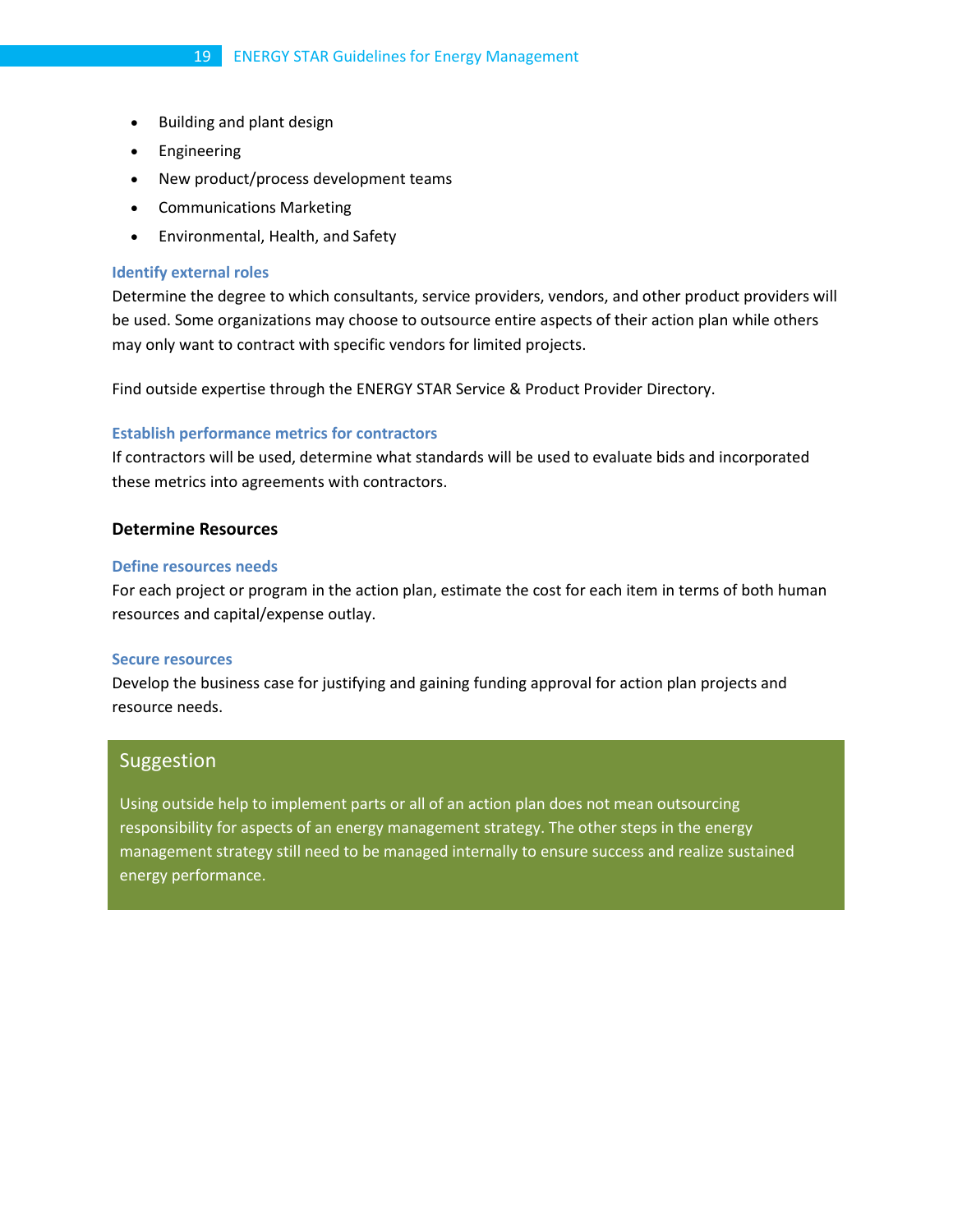# STEP 5: Implement Action Plan

People can make or break an energy program. Gaining the support and cooperation of key people at different levels within the organization is an important factor for successful action plan implementation in many organizations. In addition, reaching your goals frequently depends on the awareness, commitment, and capability of the people who will implement the projects.

#### **To implement your action plan, consider taking the following steps:**

- 5.1 **Create a communication plan —** Develop targeted information for key audiences about your energy management program.
- 5.2 **[Raise awareness](http://www.energystar.gov/index.cfm?c=implement_plan.raise_awareness) —** Build support at all levels of your organization for energy management initiatives and goals.
- 5.3 **[Build capacity](http://www.energystar.gov/index.cfm?c=implement_plan.build_capacity) —** You can expand the capacity of your staff through providing training, access to information, sharing of successful practices ,procedures and technologies, and sharing of lessons learned.
- 5.4 **[Motivate](http://www.energystar.gov/index.cfm?c=implement_plan.motivate) —** Create incentives that encourage staff to improve energy performance to achieve goals.
- 5.5 **[Track and monitor](http://www.energystar.gov/index.cfm?c=implement_plan.track_monitor)** Use the tracking system developed as part of the action plan to track and monitor progress regularly.

# **5.1: Create a Communication Plan**

Good communication does not just happen. It requires careful planning and implementation.

To communicate strategically, you will need to identify key audiences, determine the information that they need, and adapt your messages appropriately for each one.

ENERGY STAR offers a variety of communication resources, such as posters and templates, that your organization can customize to help you spread the word to employees, customers, and stakeholders. These resources are available on the ENERGY STAR web site.

# **5.2: Raise Awareness**

Everyone has a role in energy management. Effective programs make employees, managers, and other key stakeholders aware of energy performance goals and initiatives, as well as their responsibility in carrying out the program.

Communication strategies and materials for raising awareness of energy use, goals and impacts should be tailored to the needs of the intended audience. To raise awareness, consider doing the following: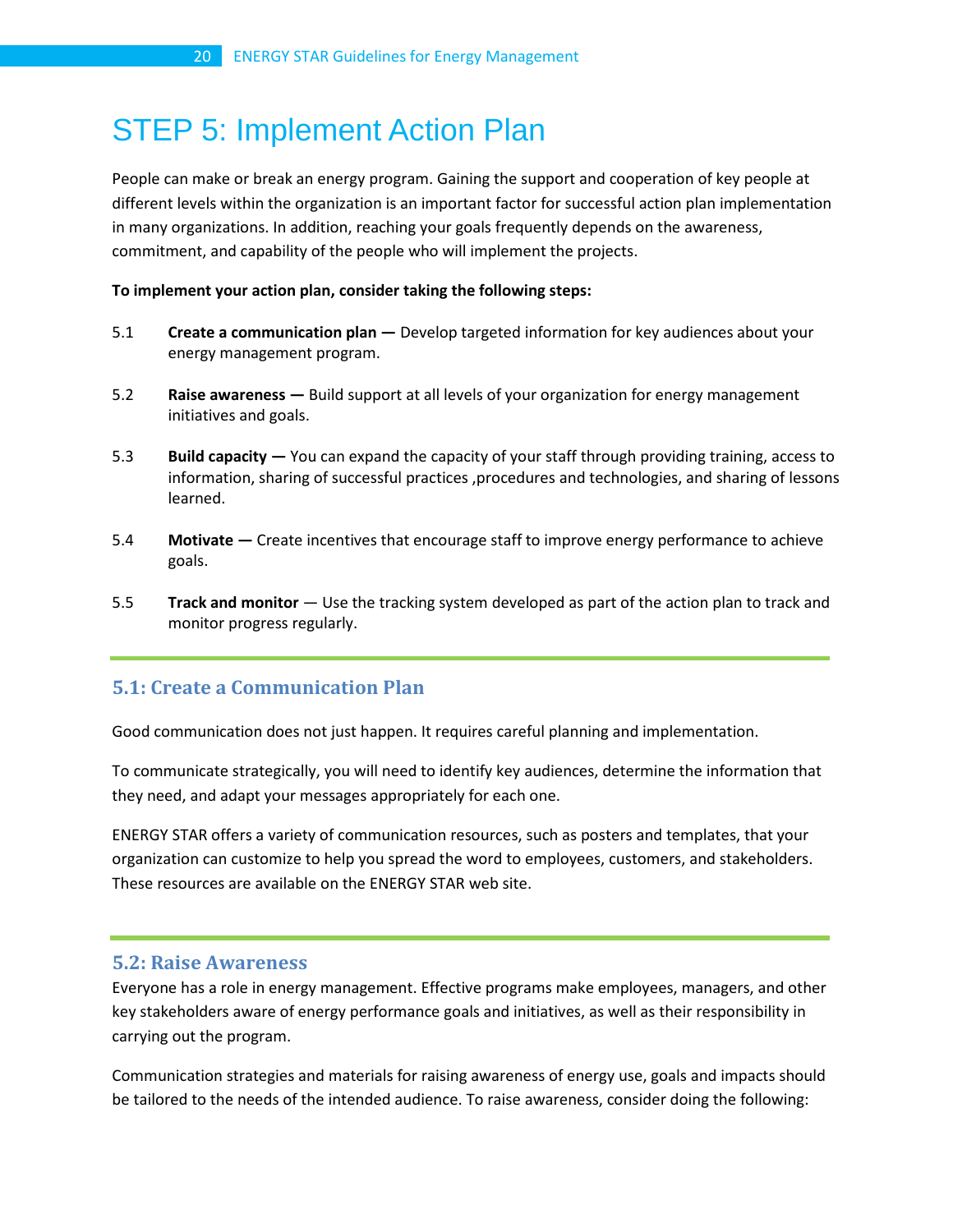- Increase general energy awareness
- Improve facility energy awareness
- Gain management support

#### **Increase general energy awareness**

Most people are unaware of how their everyday actions and activities at home and work affect energy use and impact the environment. Increasing overall awareness can be an effective way to gain greater support for energy initiatives.

Increasing general awareness of energy use can be accomplished through:

- **New employee orientation programs -** Provide basic information on organizational and individual energy use to new employees.
- **Poster campaigns -** Develop attractive and informative posters for break rooms, bulletin boards, etc., that discuss energy use.
- **Earth Day events -** April 22 is Earth Day and provides an appropriate context for increasing awareness of the environmental impacts from energy use and how to reduce these impacts through everyday actions at work and home.
- **Intra and Internet sites -** Publish information on energy use, environmental impacts, and energy-saving options geared towards a general audience on your organization's web site or intranet site.
- **Fairs and summits -** Conduct an energy fair or summit oriented towards employees with information on energy saving activities and products. October is Energy Awareness month and is a perfect opportunity for this.

#### **Improve facility energy awareness**

Individuals working in or even managing a facility may have little understanding of the energy performance of the facility or its impact on the organization and environment. Targeted efforts designed to increase awareness of facility energy use can help build support for energy management programs.

Like general awareness efforts, facility-oriented energy awareness can take many forms. In developing facility energy awareness programs, consider using the following types of information:

• **Summary statistics** - Use general facility energy facts and figures, such as overall energy costs, costs to operate equipment, environmental information related to energy use, and so on.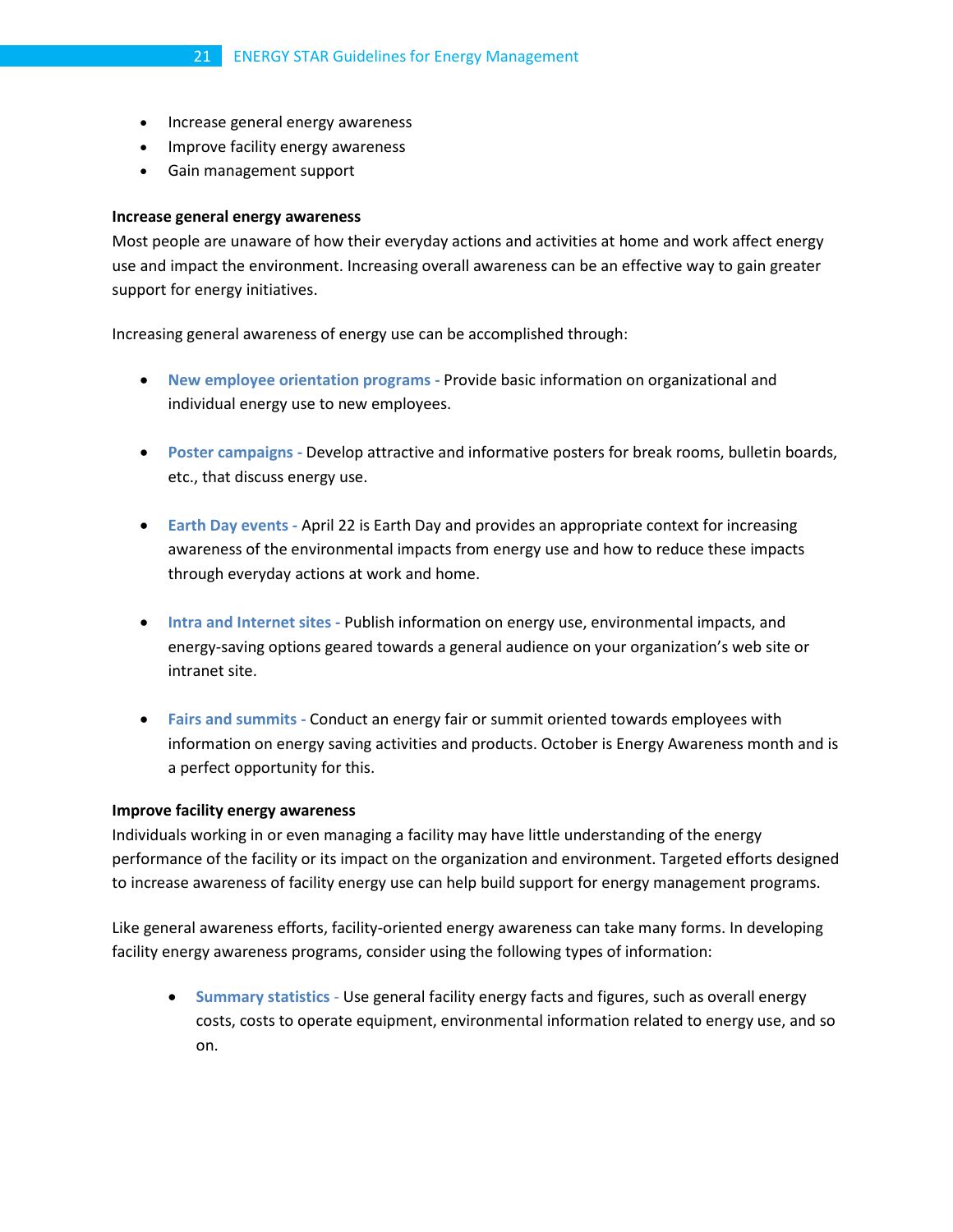#### 22 ENERGY STAR Guidelines for Energy Management

- **Sources of energy** Most Americans do not know how the energy they use is generated. Providing information on the sources of energy used at your facility along with the associated pollution that results from its use could increase awareness of the environmental aspects of energy use.
- **Energy use of equipment** Provide information on the energy performance of equipment or processes that employees regularly use as part of their jobs. For example, most employees probably do not know how much energy their computer uses during the day and how much that costs the organization when it is on, but not in use.
- **Scorecards** Develop charts and graphics that illustrate energy performance across your organization or compare it to a national standard, such as the ENERGY STAR building rating system available through **Portfolio Manage***r* and industrial plant rating system available through industry specific **[Energy Performance Indicators \(EPIs\).](http://www.energystar.gov/index.cfm?c=in_focus.bus_industries_focus#plant)**

#### **Gain management support**

Frequently, managers who are not directly involved in energy management are not aware of how energy use effects the organization. Increasing the awareness of managers can help to build support for energy management initiatives.

Keys steps include:

- **Identify key audiences, such as:** 
	- $\checkmark$  Executive management
	- $\checkmark$  Facilities managers
	- $\checkmark$  Operations managers
	- $\checkmark$  Purchasing officers and procurement staff
	- $\checkmark$  Communications and marketing staff
- **Tailor the information** to address the chief concerns of each audience, such as cost of energy per pound of product, or cost per square foot of building space.
- **Determine the most effective way to communicate** with each audience. This could range from a presentation, to a memo, or an informal meeting.
- **Maintain regular contact** to keep managers up-to-date on progress or changes in performance.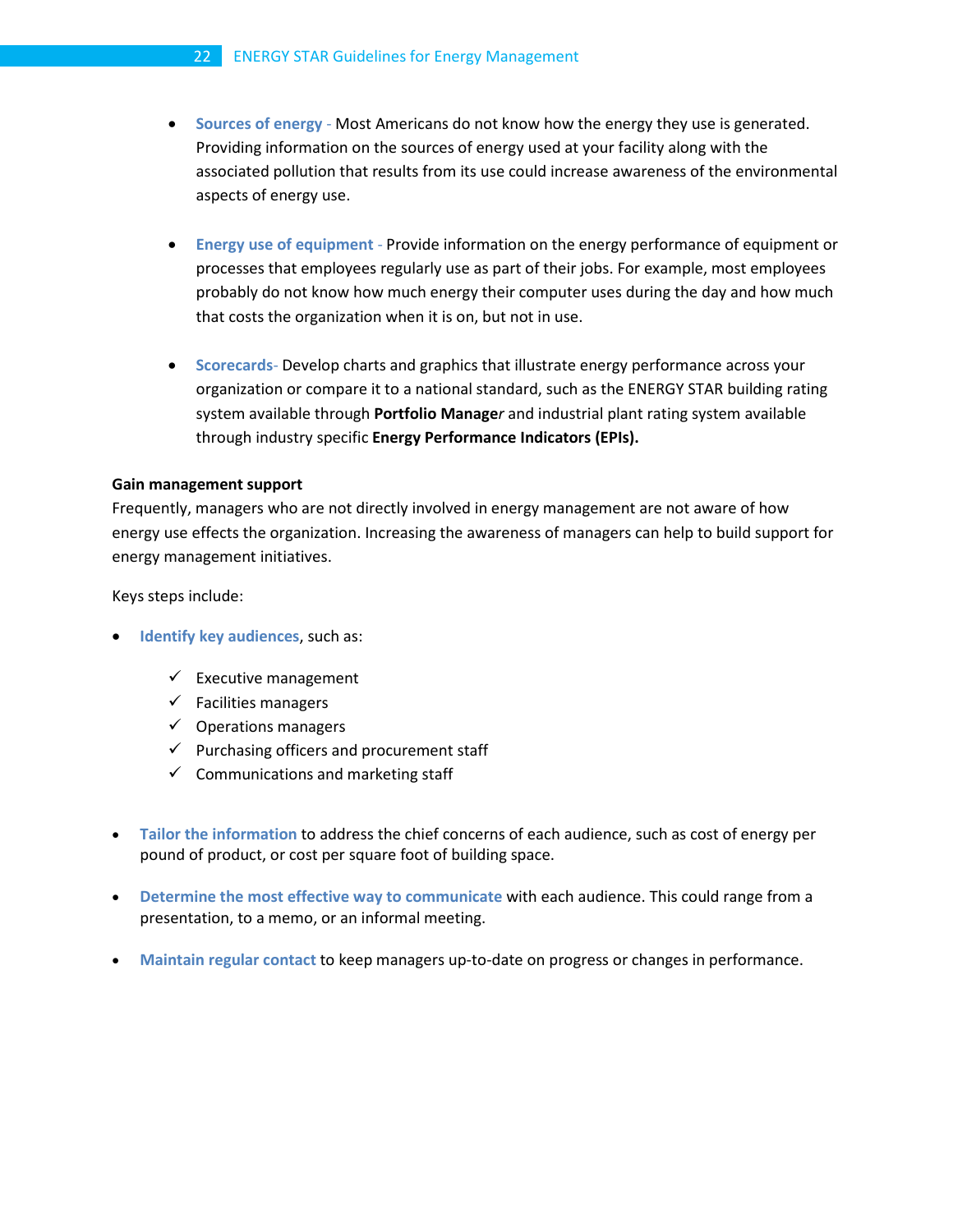# **5.3: Build Capacity**

Investing in training and systems to share successful practices helps ensure the success of the action plan by building the overall organizational capacity. Many organizations have found that informed employees are more likely to contribute ideas, operate equipment properly, and follow procedures, helping to guarantee that capital investments in energy improvements will realize their potential.

# **Training**

Using training to help staff understand the importance of energy performance provides the information necessary to make informed decisions. Training also provides an excellent opportunity for gathering employee feedback and evaluations.

The type and nature of training will vary by organization and your specific action plan. Common training programs include:

- **Operational and procedural training** Provides instruction on new operating methods or procedures designed to reduce energy use. Such training is typically targeted towards specific audiences, such as facility managers, operations, and maintenance staff.
- **Administrative training** Includes reporting, monitoring, data collection, and other administrative efforts that support energy management.
- **Specialized training** Gives specific instructions on using and maintaining equipment or tools to ensure more efficient operation.

#### **Knowledge and Management Information Systems**

Computer-based information systems provide a robust means for sharing information on best practices, technologies, and operational guidance. While these systems can range from complex databases to a simple intranet site, they are a centralized and accessible place to store and transfer energy management information within an organization.

Knowledge & Management Information Systems are usually organization-specific. They typically include information on:

- **Best practices** Catalogs successful and effective practices for energy management within an organization.
- **Technologies** Contains information on known, used, or recommended technologies, equipment, lighting, HVAC, and so on.
- **Procedures** Houses up-to-date information on specific procedures and operating practices.

# Suggestion

Support certification of energy management credentials and other continuing education opportunities.

Use ENERGY STAR Training and Partner Networking to build an informed staff.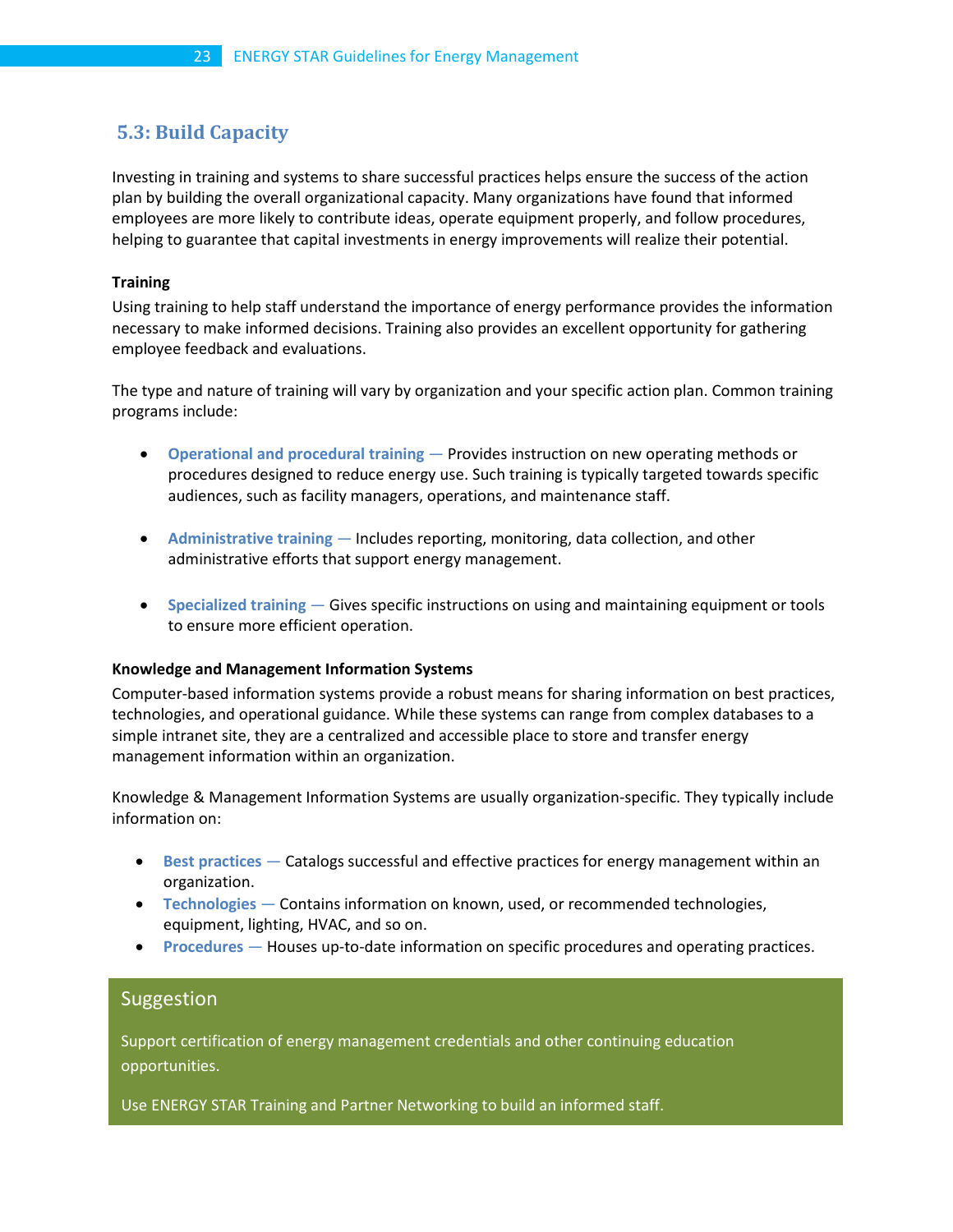# **STEP 5.4: Motivate**

Offering incentives for energy management is one way many organizations create interest in energy initiatives and foster a sense of ownership among employees. Examples of how organizations motivate staff and employees include:

- **Internal competition** Use tracking sheets, scorecards, etc. to compare performance of similar facilities and foster a sense of competition.
- **Recognition** Highlight and reward accomplishments of individuals, departments, and facilities.
- **Financial bonus and prizes** Offer cash bonuses and other rewards if goals are met.
- **Environmental responsibility** Use environmental messages to promote a sense of environmental and social responsibility.
- **Financial responsibility** Use financial messages to promote a sense of fiduciary responsibility.
- **Performance standards** Tie employee performance standards to energy goals.

# **STEP 5.5: Track & Monitor**

A tracking system is the means by which an energy program's activities are monitored. The system should be centralized and available for all to use in gauging progress toward established targets, milestones, and deadlines.

Maintaining a tracking system enables you to assess necessary steps, corrective actions, and identify successes. Periodic review of the activities outlined in the action plan is critical to meet energy performance goals.

The steps below focus on using your tracking system to advance the goals of the energy management program:

- **Perform regular updates** A system is only effective if the information it contains is current and comprehensive. Data needs to be collected and incorporated into the system at an interval of time effective to the program. Many organizations perform weekly and monthly updates to their tracking systems.
- **Conduct periodic reviews** Periodic reviews of your progress in meeting interim goals and milestones should be conducted with the management team, the energy team, and selected groups of employees. The frequency of these reviews will vary depending upon the audience.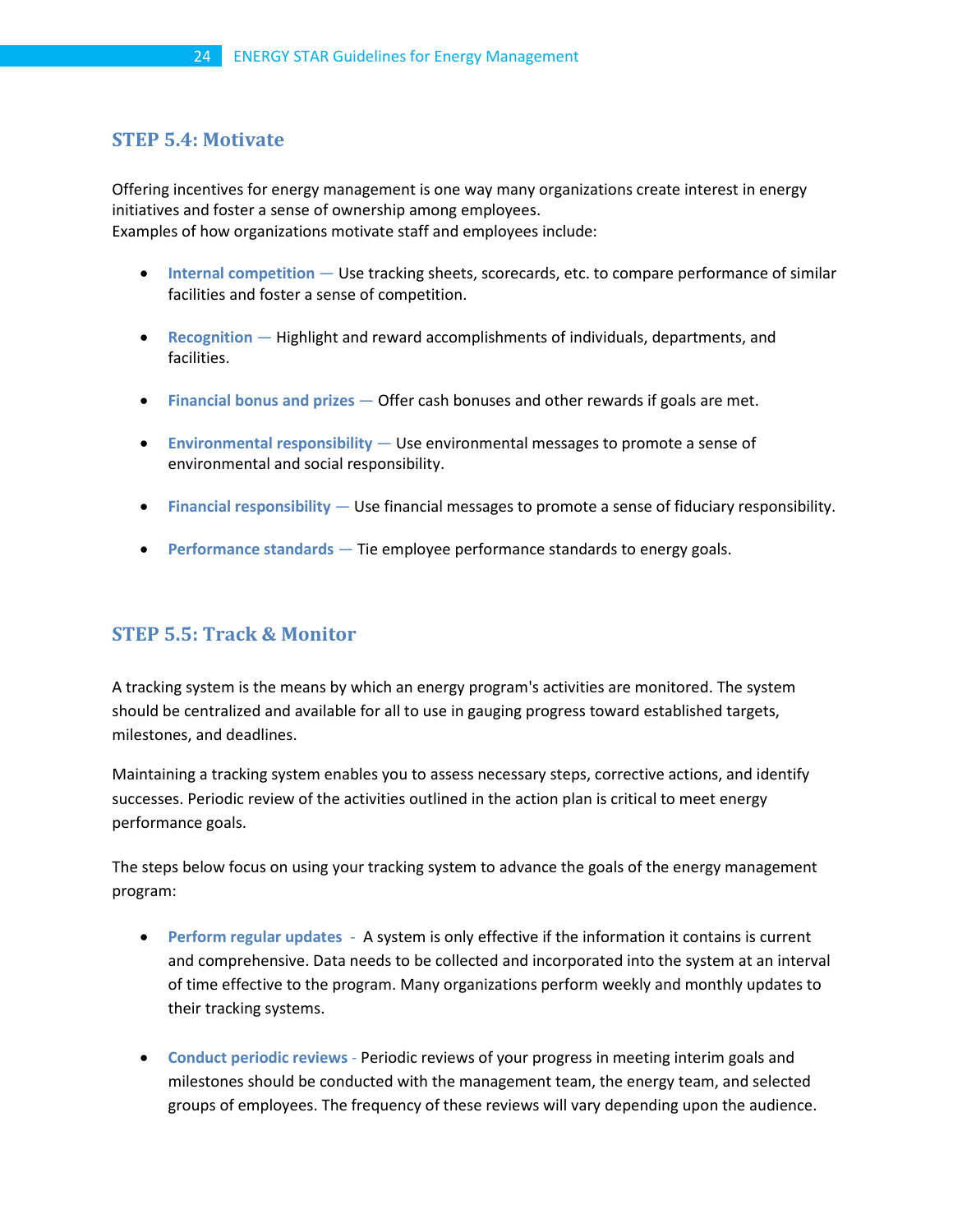Such reviews should focus on progress made, problems encountered, and potential rewards.

• **Identify necessary corrective actions -** A tracking system is a good way to determine whether a program is performing well. It will help identify when a specific activity is not meeting its expected performance and is in need of review.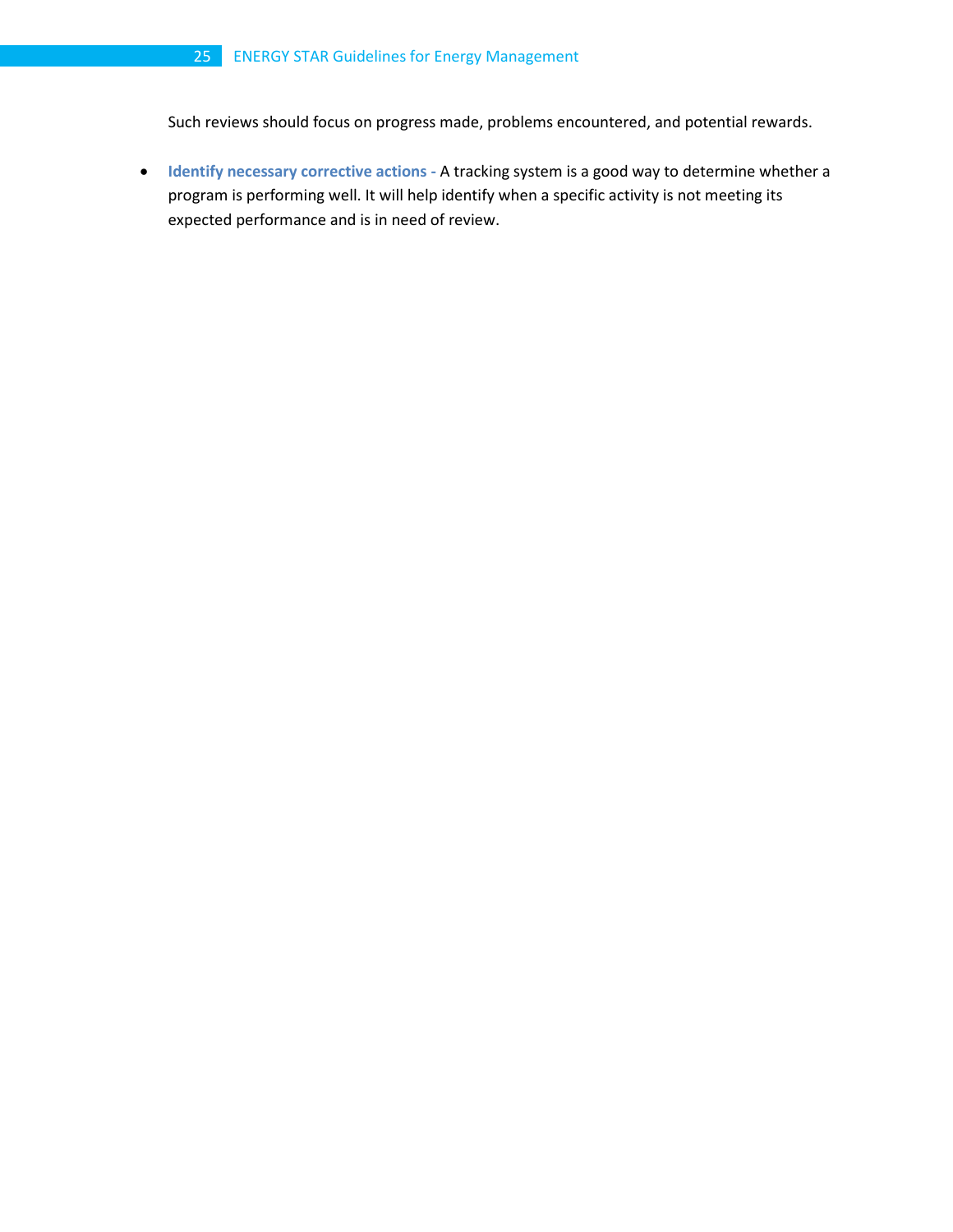# STEP 6: Evaluate Progress

Evaluating progress includes formal review of both energy use data and the activities carried out as part of the action plan as compared to your performance goals.

Evaluation results and information gathered during the formal review process is used by many organizations to create new action plans, identify best practices, and set new performance goals.

#### **Key steps involved include**

# 6.1 **Measure results** - Compare current performance to established goals.

6.2 **Review action plan -** Understand what worked well and what didn't in order to identify best practices.

Regular evaluation of energy performance and the effectiveness of energy management initiatives also allow energy managers to:

- $\checkmark$  Measure the effectiveness of projects and programs implemented
- $\checkmark$  Make informed decisions about future energy projects
- $\checkmark$  Reward individuals and teams for accomplishments
- $\checkmark$  Document additional savings opportunities as well as non-quantifiable benefits that can be leveraged for future initiatives.

# **6.1: Measure Results**

Gather energy use data and compare results to goals to determine accomplishments. Key steps in measuring results include:

# **Gather tracking data**

- Review energy use and cost data (capital and operating expenses).
- Organize reports and data from tracking and monitoring efforts.
- Analyze energy efficiency achievements based on your established performance metrics. (See earlier Assess Performance and Set Goals sections.)

#### **Benchmark**

- Compare energy performance to baselines.
- Compare performance against established goals for:
	- o environmental performance
	- o financial savings
- Compare energy performance to peers and competitors to establish a relative understanding of where your performance ranks.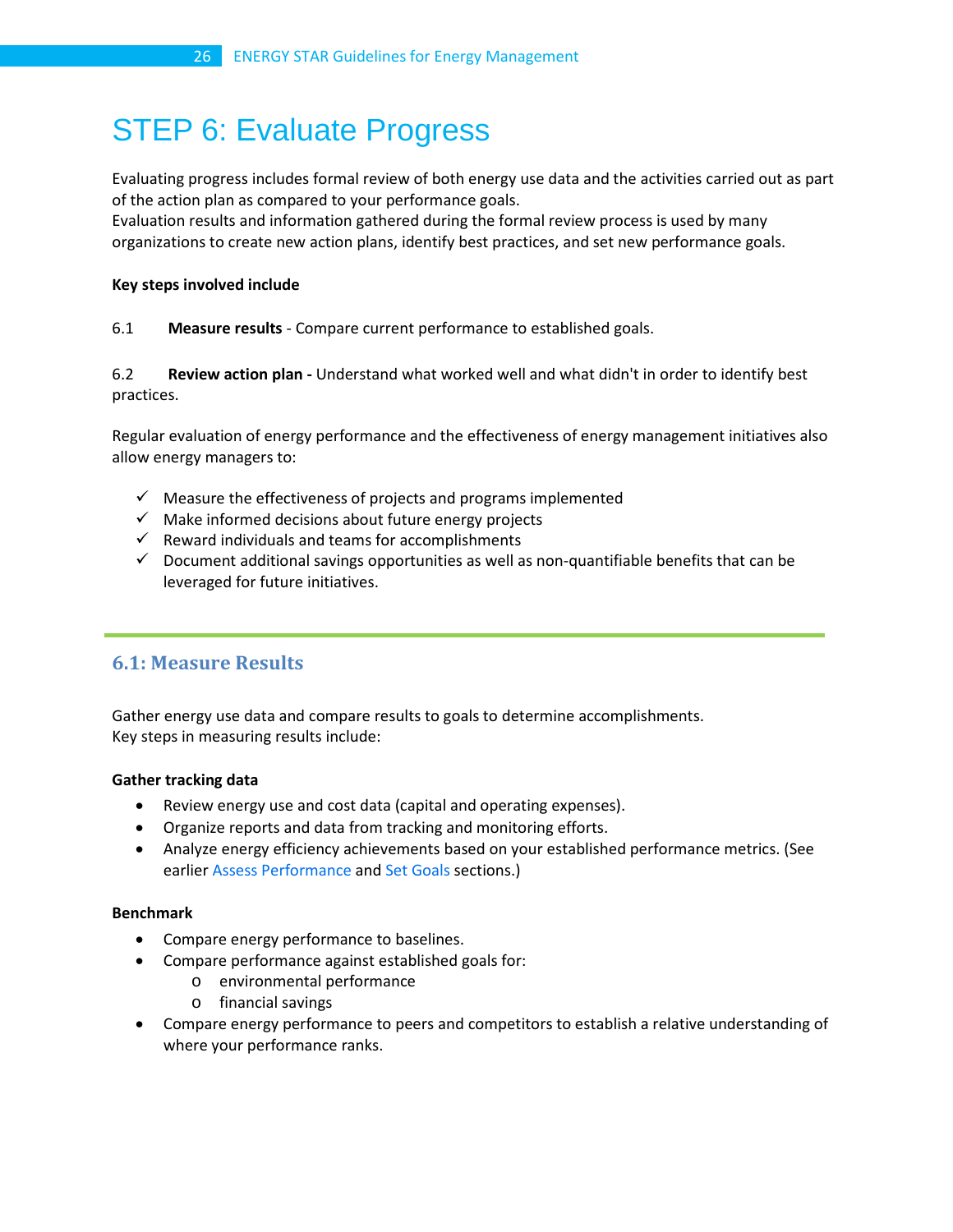Use **Portfolio Manager** or the ENERGY STAR **EPIs** to rate the current energy performance your facility against similar facilities. Or, if you've built a new building, compare your design's target energy performance from **Target Finder** with the building's actual energy performance score.

# **6.2: Review Action Plan**

After reviewing performance data, the next steps is to understand the factors affecting the results as well as the additional benefits of the improved energy performance.

This review should look at the effectiveness of your action plan. When activities and projects were successful, document best practices to share throughout the organization. When goals were not met, many organizations determine the cause and decide what corrective or preventive actions should be taken.

Key steps in reviewing the action plan include:

- **Get feedback** Solicit feedback and ideas on the plan from the energy team, implementation staff, and other departments.
- **Gauge awareness** Assess changes in employee and organizational awareness of energy issues.
- **Identify critical factors** Identify factors that contributed to surpassing or missing targets.
- **Quantify side benefits** Identify and quantify, if possible, side benefits arising from energy management activities such as employee comfort, productivity improvement, impact on sales, reduced operation and maintenance expenses, or better public/community relations.

Action plan review involves a commitment of resources, but also has many advantages:

- $\checkmark$  Creates insight for new actions (technologies/practices/programs).
- $\checkmark$  Avoids repeating failures by identifying activities that were not as effective as expected.
- $\checkmark$  Assesses the usefulness of the tracking system and other administrative tools to ensure better management and evaluation.
- $\checkmark$  Provides staff the opportunity to contribute to and understand the process of energy management.
- $\checkmark$  Provides specific success stories and financial results to communicate to stakeholders inside and outside the organization.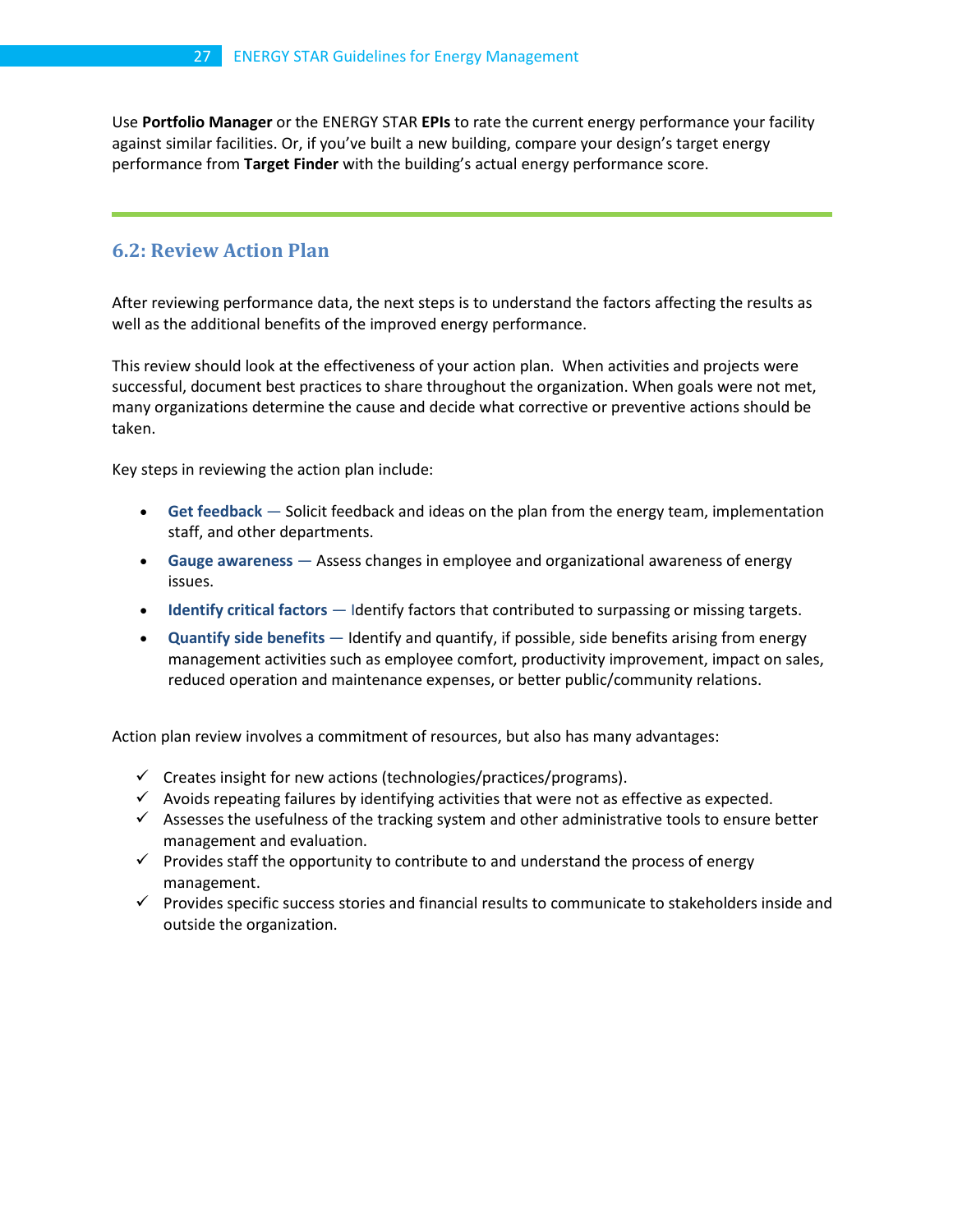# **STEP 7: Recognize Achievements**

Providing and seeking recognition for energy management achievements is a proven step for sustaining momentum and support for your program.

Providing recognition to those who helped the organization achieve these results motivates staff and employees and brings positive exposure to the energy management program.

Receiving recognition from outside sources validates the importance of the energy management program to both internal and external stakeholders, and provides positive exposure for the organization as a whole.

Key steps in providing and gaining recognition include:

- 7.1 **[Providing internal recognition](http://www.energystar.gov/index.cfm?c=recognize_achievements.internal_recognition)** to individuals, teams, and facilities within your organization.
- 7.2 **[Receiving external recognition](http://www.energystar.gov/index.cfm?c=recognize_achievements.external_recognition)** from government agencies, the media, and other third party organizations that reward achievement.

# **7.1: Providing Internal Recognition**

Recognizing the accomplishments of individuals and teams is key to sustaining support and momentum for energy management initiatives. Rewarding particular efforts sets the example for what constitutes success and helps motivate employees through increased job satisfaction. Recognition can strengthen the morale of everyone involved in energy management.

#### **Key steps:**

#### **Determine recognition levels**

The decision about who should receive recognition in your organization will likely be shaped by the purpose for providing recognition and your organizational culture. Common recognition levels include:

- **Individual** Acknowledge the contributions and accomplishments of specific people.
- **Teams** Recognizes the achievements of teams, departments, and other distinct groups within the organization.
- **Facility** Reward the accomplishments or performance of an entire facility.

#### **Establish recognition criteria**

Create criteria for recognition and communicate these criteria and any process eligibility requirements. Recognition criteria might include thresholds of achievement such as:

• Offered the best energy savings ideas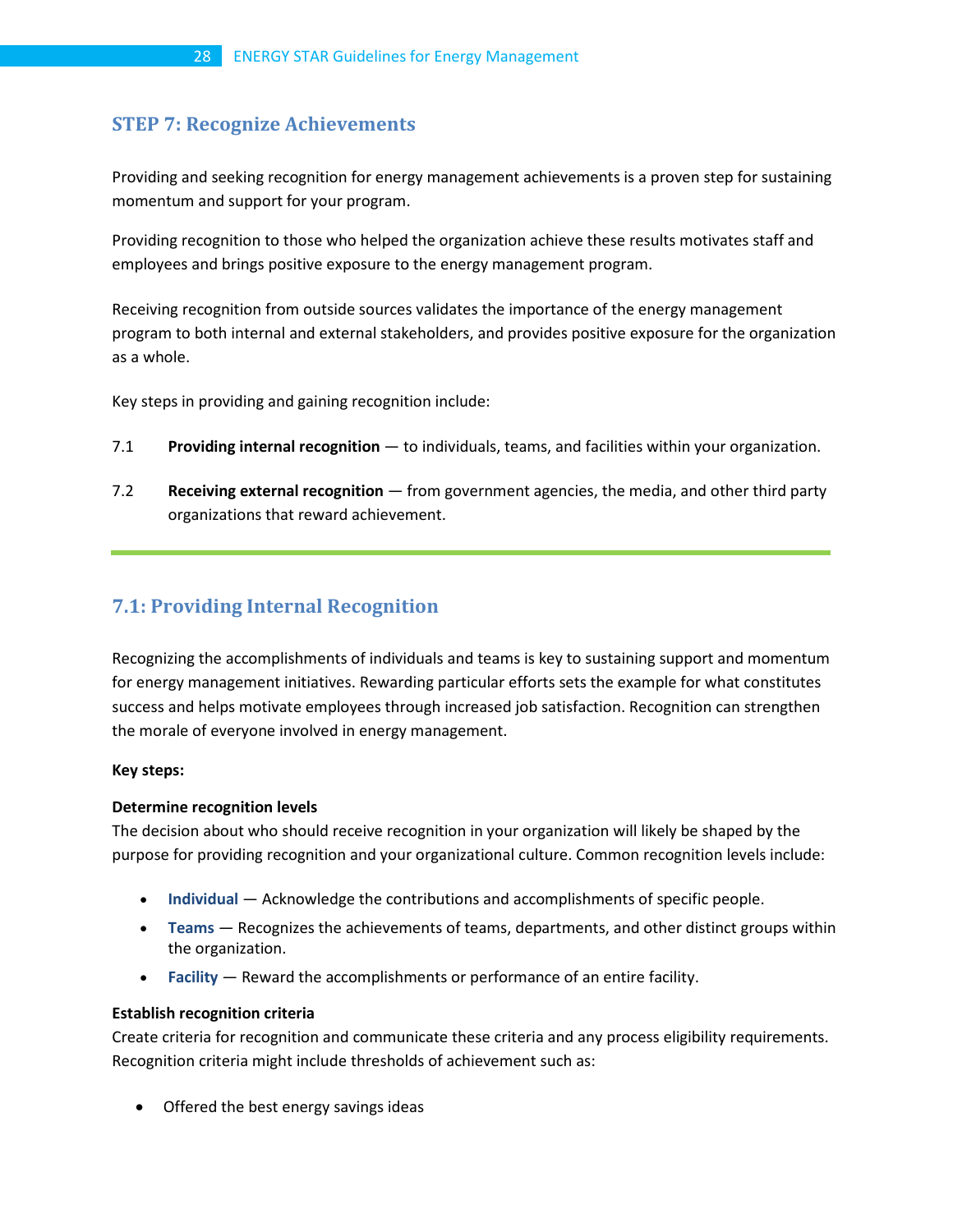- Achieved the greatest energy use reduction
- Increased savings by X amount

#### **Determine recognition type**

There are a variety of ways to provide recognition and rewards. Depending on the purpose of the recognition program and your organizational culture, forms of recognition can range from formal acknowledgements and certificates, to salary increases and cash bonuses, to simple forms of appreciation such as coffee mugs or energy program shirts.

# **Suggestions**

- Ask senior management to provide the recognition.
- Use a formal means for providing recognition, such as an award ceremony.
- Use progress evaluations to inform the recognition process.

# **7.2: Receiving External Recognition**

Good work deserves to be acknowledged. Recognition from a third party can provide validation for an organization's energy management program. Not only does it provide satisfaction to those involved in earning the recognition, but it can also enhance an organization's public image. A solid reputation contributes to your competitive advantage by making your organization more attractive to customers, students, current and potential employees, lenders, business partners and other stakeholders.

Before seeking recognition from external groups, you may want to determine the most appropriate avenues to pursue. A few ways to gain recognition for your organization's energy management efforts may be:

- **Partnership programs -** Participate in established groups, such as government agencies, trade associations, or regional energy conservation groups to demonstrate commitment to achieve results.
- **Performance standards -** Meet widely recognized standards of performance, such as those established by ENERGY STAR, that reflect superior performance.
- **Achievement awards -** Surpass a variety of predetermined criteria, often both qualitative and quantitative, that identify superior energy management programs or achieving a specific objective.

EPA recognizes organizations with superior energy management programs with th[e ENERGY](http://www.energystar.gov/index.cfm?c=pt_awards.pt_es_awards)  [STAR Partner Award.](http://www.energystar.gov/index.cfm?c=pt_awards.pt_es_awards) Other programs, such as the ENERGY STAR Challenge for Industry and National Building Competition offer recognition for achieving specific reductions.

**Appendix 6 discusses ENERGY STAR recognition**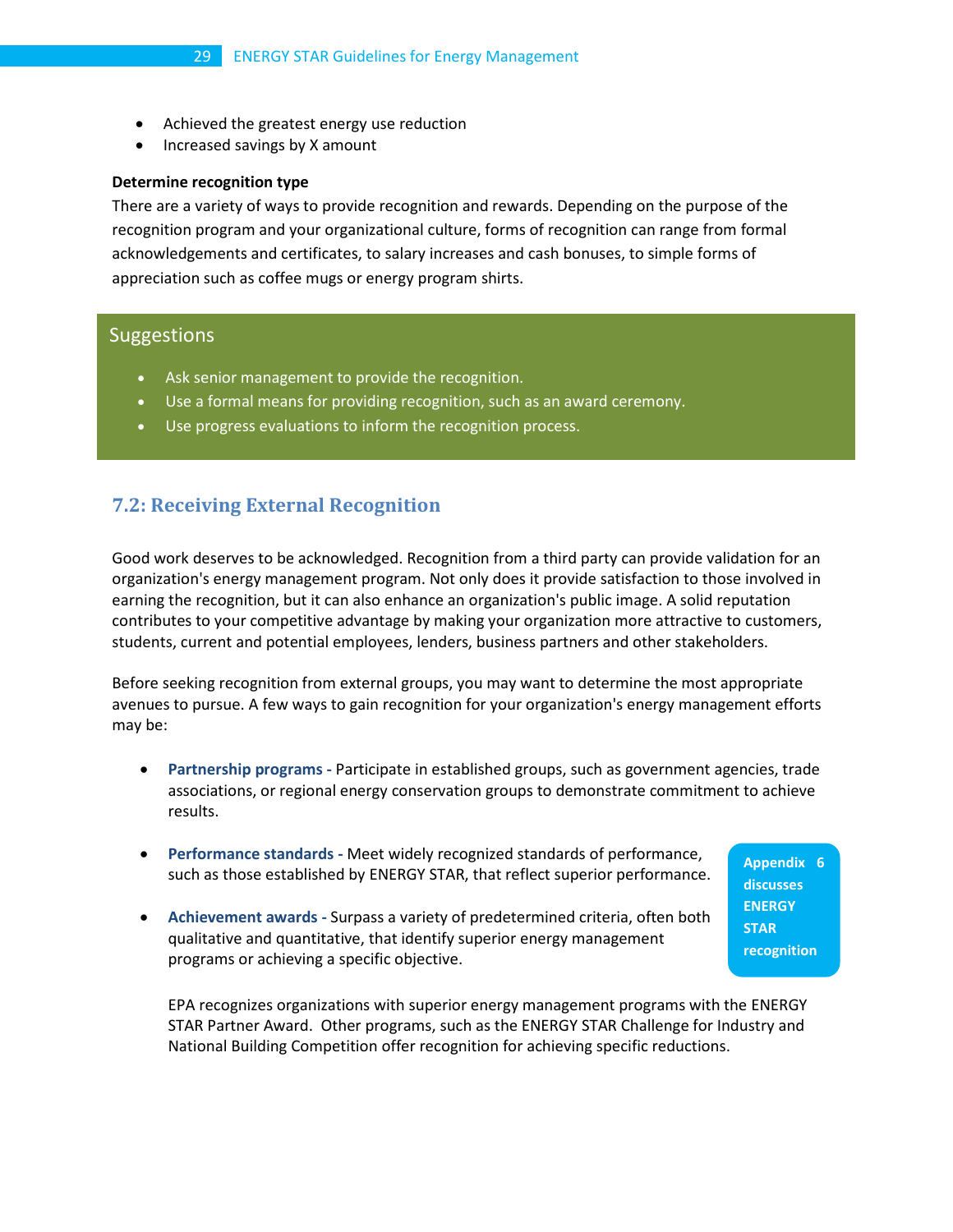# **Public reporting**

Reporting progress publicly and to targeted stakeholders that monitor and critique energy performance can help you gain their support or good will.

There are a variety of government programs, industry associations, and other organizations that recognize environmental achievements through energy management.

Examples include:

- Professional associations
- Trade associations
- Federal and State Government Agencies
- Non-profit organizations
- Regional energy programs
- Other federal agencies
- Socially responsible investment funds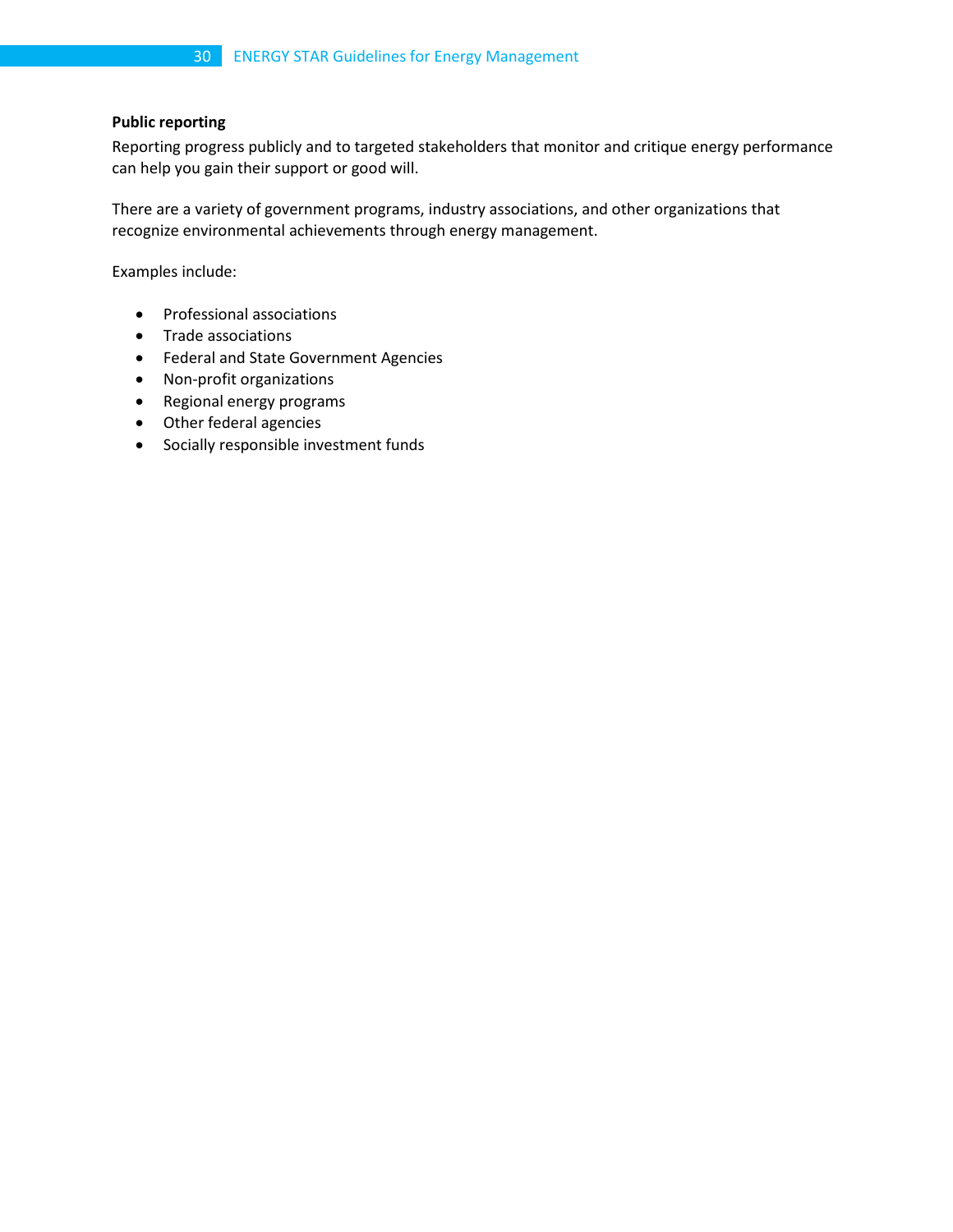# APPENDIX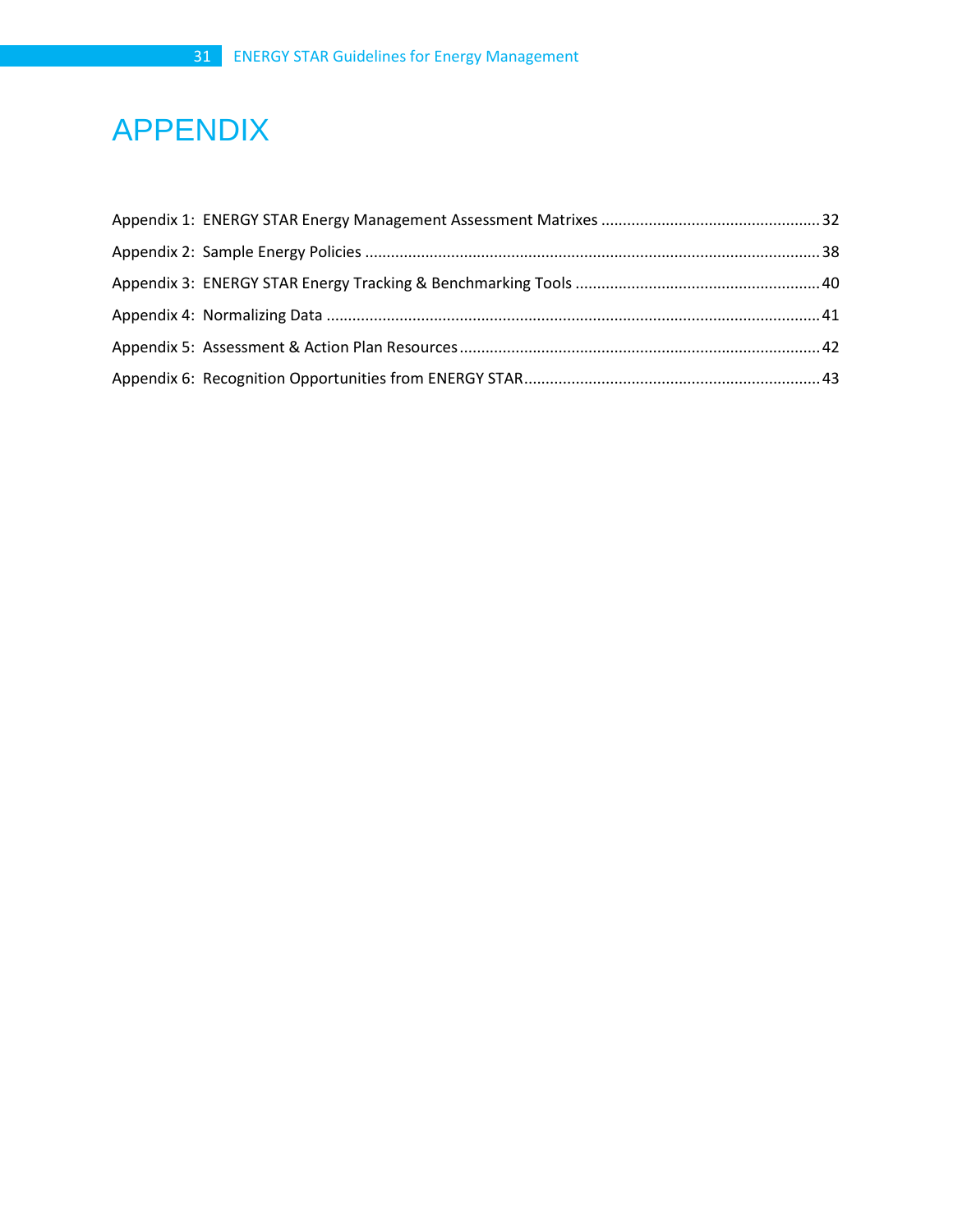# <span id="page-31-0"></span>Appendix 1: ENERGY STAR Energy Management Assessment Matrixes

The assessment matrixes on the following pages are designed to help organizations and energy managers compare their energy management practices to those outlined in the Guidelines for Energy Management.

# **How to use the Assessment Matrixes**

The matrixes outlines the key activities identified in the ENERGY STAR Guidelines for Energy Management and three levels of implementation:

- $\checkmark$  Where there is no evidence
- $\checkmark$  Where some elements of a program are in place
- $\checkmark$  Where an energy management program is fully implemented

To apply this tool to your organization, follow these steps:

- 1. Compare your program or facility to the guidelines by identifying the degree of implementation that most closely matches your organization's program.
- 2. Use a highlighter to fill in the cell that best characterizes the level of implementation of your program or at your facility. You will now have a visual comparison of your program to the elements of the ENERGY STAR Guidelines for Energy Management.
- 3. Identify the steps needed to fully implement the energy management elements and record these in the Next Steps column.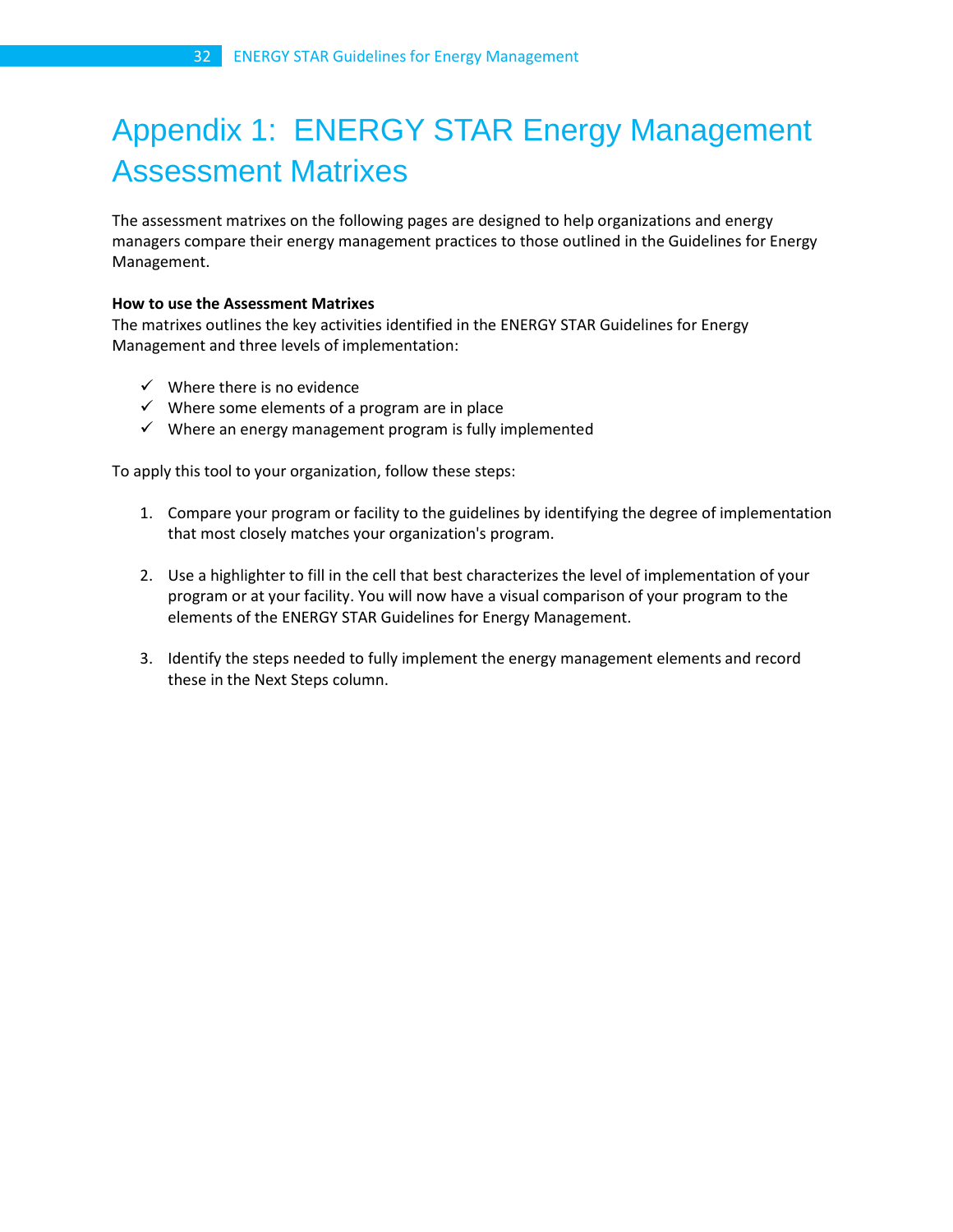| <b>ENERGY STAR<sup>®</sup> Energy Management</b><br><b>Assessment Matrix</b> |                                                                      |                                                          |                                                                                 |  |                   |  |
|------------------------------------------------------------------------------|----------------------------------------------------------------------|----------------------------------------------------------|---------------------------------------------------------------------------------|--|-------------------|--|
|                                                                              | Little or no<br>evidence                                             | <b>Some elements</b>                                     | <b>Fully implemented</b>                                                        |  | <b>Next Steps</b> |  |
|                                                                              | <b>Make Commitment to Continuous Improvement</b>                     |                                                          |                                                                                 |  |                   |  |
| <b>Energy Director</b>                                                       | No central or organizational<br>resource Decentralized<br>management | Central or organizational<br>resource not empowered      | Empowered central or<br>organizational leader with<br>senior management support |  |                   |  |
| <b>Energy Team</b>                                                           | No company energy<br>network                                         | Informal organization                                    | Active cross-functional team<br>guiding energy program                          |  |                   |  |
| <b>Energy Policy</b>                                                         | No formal policy                                                     | Referenced in<br>environmental or other<br>policies      | Formal stand-alone EE policy<br>endorsed by senior mgmt.                        |  |                   |  |
| <b>Assess Performance and Opportunities</b>                                  |                                                                      |                                                          |                                                                                 |  |                   |  |
| <b>Gather and Track</b><br>Data                                              | Little metering/no tracking                                          | Local or partial<br>metering/tracking/reporting          | All facilities report for central<br>consolidation/analysis                     |  |                   |  |
| Normalize                                                                    | Not addressed                                                        | Some unit measures or<br>weather adjustments             | All meaningful adjustments for<br>organizational analysis                       |  |                   |  |
| <b>Establish baselines</b>                                                   | No baselines                                                         | Various facility-established                             | Standardized organizational<br>base year and metric<br>established              |  |                   |  |
| <b>Benchmark</b>                                                             | Not addressed or only same<br>site historical comparisons            | Some internal comparisons<br>among company sites         | Regular internal & external<br>comparisons & analyses                           |  |                   |  |
| Analyze                                                                      | Not addressed                                                        | Some attempt to identify<br>and correct spikes           | Profiles identifying trends,<br>peaks, valleys & causes                         |  |                   |  |
| <b>Technical</b><br>assessments and<br>audits                                | Not conducted                                                        | Internal facility reviews                                | Reviews by multi-functional<br>team of professionals                            |  |                   |  |
| <b>Set Performance Goals</b>                                                 |                                                                      |                                                          |                                                                                 |  |                   |  |
| Determine scope                                                              | No quantifiable goals                                                | Short term facility goals or<br>nominal corporate goals  | Short & long term facility and<br>corporate goals                               |  |                   |  |
| <b>Estimate potential</b><br>for improvement                                 | No process in place                                                  | Specific projects based on<br>limited vendor projections | Facility & organization defined<br>based on experience                          |  |                   |  |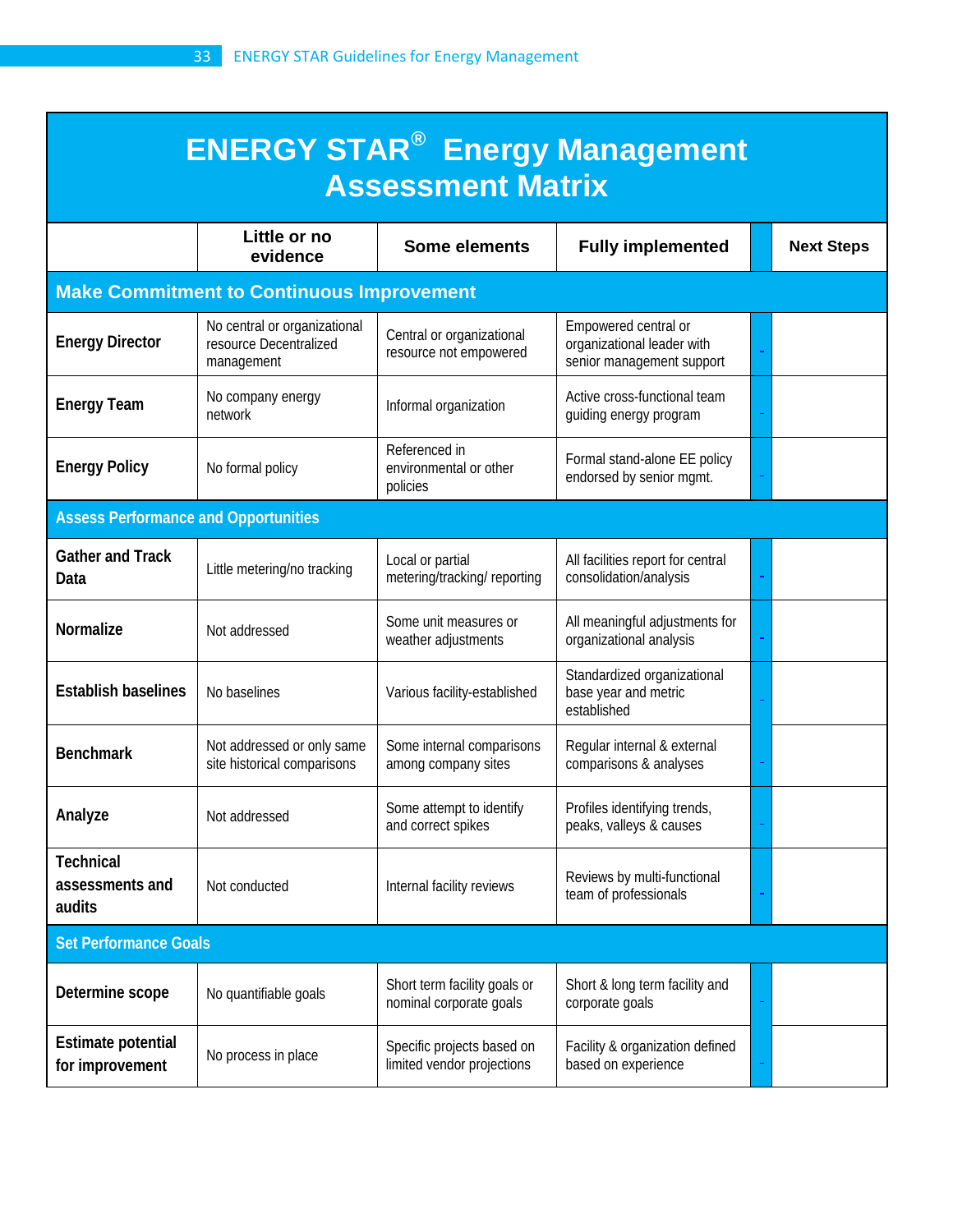| <b>Establish goals</b>                | Not addressed                                           | Loosely defined or<br>sporadically applied               | Specific & quantifiable at<br>various organizational levels    |  |  |
|---------------------------------------|---------------------------------------------------------|----------------------------------------------------------|----------------------------------------------------------------|--|--|
| <b>Create Action Plan</b>             |                                                         |                                                          |                                                                |  |  |
| Define technical<br>steps and targets | Not addressed                                           | Facility-level consideration<br>as opportunities occur   | Detailed multi-level targets<br>with timelines to close gaps   |  |  |
| Determine roles<br>and resources      | Not addressed or done on<br>ad hoc basis                | Informal interested person<br>competes for funding       | Internal/external roles defined<br>& funding identified        |  |  |
| <b>Implement Action Plan</b>          |                                                         |                                                          |                                                                |  |  |
| Create a<br>communication<br>plan     | Not addressed                                           | Tools targeted for some<br>groups used occasionally      | All stakeholders are addressed<br>on regular basis             |  |  |
| Raise awareness                       | No promotion of energy<br>efficiency                    | Periodic references to<br>energy initiatives             | All levels of organization<br>support energy goals             |  |  |
| <b>Build capacity</b>                 | Indirect training only                                  | Some training for key<br>individuals                     | Broad training/certification in<br>technology & best practices |  |  |
| Motivate                              | No or occasional contact<br>with energy users and staff | Threats for non-<br>performance or periodic<br>reminders | Recognition, financial &<br>performance incentives             |  |  |
| <b>Track and monitor</b>              | No system for monitoring<br>progress                    | Annual reviews by facilities                             | Regular reviews & updates of<br>centralized system             |  |  |
| <b>Evaluate Progress</b>              |                                                         |                                                          |                                                                |  |  |
| <b>Measure results</b>                | No reviews                                              | Historical comparisons                                   | Compare usage & costs vs.<br>goals, plans, competitors         |  |  |
| Review action plan                    | No reviews                                              | Informal check on progress                               | Revise plan based on results,<br>feedback & business factors   |  |  |
| <b>Recognize Achievements</b>         |                                                         |                                                          |                                                                |  |  |
| Provide internal<br>recognition       | Not addressed                                           | Identify successful projects                             | Acknowledge contributions of<br>individuals, teams, facilities |  |  |
| Get external<br>recognition           | Not sought                                              | Incidental or vendor<br>acknowledgement                  | Government/third party<br>highlighting achievements            |  |  |
|                                       |                                                         |                                                          |                                                                |  |  |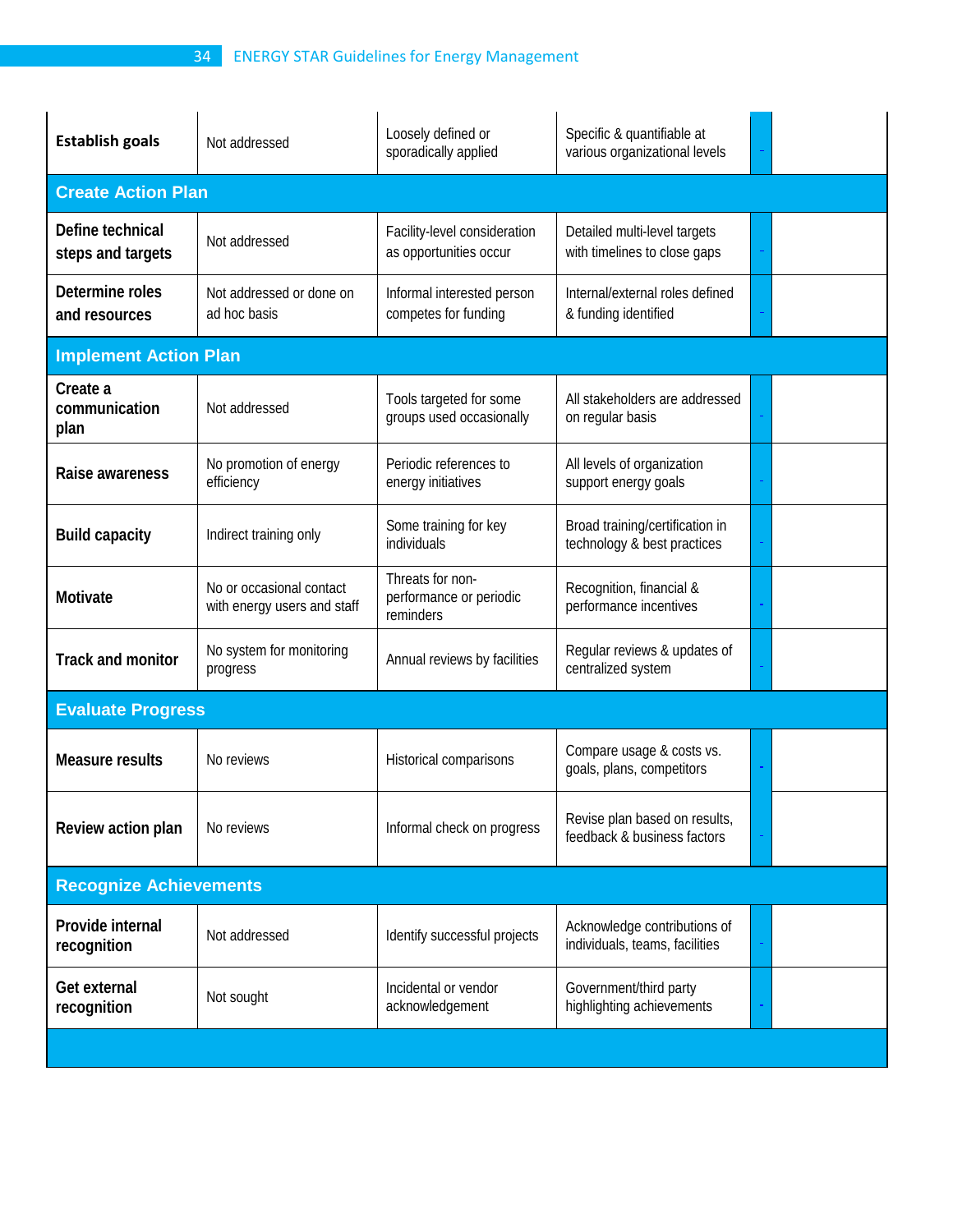# **ENERGY STAR® Facility Energy Management Assessment Matrix**

| Company Name:                               |                                                                                                          |                                                                                                                  |                                                                                                                                |                   |  |
|---------------------------------------------|----------------------------------------------------------------------------------------------------------|------------------------------------------------------------------------------------------------------------------|--------------------------------------------------------------------------------------------------------------------------------|-------------------|--|
|                                             | Little or no<br>evidence                                                                                 | Some elements/degree                                                                                             | <b>Fully implemented</b>                                                                                                       | <b>Next Steps</b> |  |
| <b>Commit to Continuous Improvement</b>     |                                                                                                          |                                                                                                                  |                                                                                                                                |                   |  |
| <b>Site Energy Leader</b>                   | None assigned.                                                                                           | Assigned responsibilities but not<br>empowered. 20-40% of time is<br>devoted to energy.                          | Recognized and empowered<br>leader having site manager and<br>senior energy manager support.                                   |                   |  |
| <b>Site Energy</b><br>Champion              | None identified.                                                                                         | Senior manager implicitly<br>supports the energy program.                                                        | Senior manager actively supports<br>the energy program and promotes<br>energy efficiency in all aspects of<br>site operations. |                   |  |
| <b>Site Energy Team</b>                     | No site energy team.                                                                                     | Informal organization with<br>sporadic activity.                                                                 | Active cross-functional team<br>guiding site energy program.                                                                   |                   |  |
| <b>Energy Policy</b>                        | No energy policy or<br>awareness of<br>organizational policy.                                            | Organizational policy in place.<br>Little awareness by site energy<br>team and limited application of<br>policy. | Organizational policy supported at<br>site level. All employees aware of<br>goals and responsibilities.                        |                   |  |
| <b>Site Energy Plan</b>                     | No written plan.                                                                                         | Informal plan not widely known.                                                                                  | Written formal plan endorsed,<br>distributed, and verified.                                                                    |                   |  |
| <b>Accountability</b>                       | No energy budgeting<br>and accountability.                                                               | Estimates used for allocating<br>energy budgets.                                                                 | Key users are metered separately.<br>Each entity has total<br>accountability for their energy use.                             |                   |  |
| <b>Participation Levels</b>                 | No reporting of energy<br>performance data<br>internally or<br>involvement in external<br>organizations. | Some participation, sharing,<br>mentoring, and professional<br>memberships. Annual reporting<br>of performance.  | Participates in energy<br>network/organizations. Shares<br>best practices/mentors other sites.<br>Reports usage quarterly.     |                   |  |
| <b>Assess Performance and Opportunities</b> |                                                                                                          |                                                                                                                  |                                                                                                                                |                   |  |
| <b>Track &amp; Analyze</b><br>Data          | Limited metering or<br>tracking. No demand<br>analysis or billing<br>evaluation.                         | Some metering, tracking,<br>analyzing, and reporting.<br>Energy bills verified for<br>accuracy.                  | Key loads metered, tracked,<br>analyzed, and reported. Facility<br>peak demand analyzed. Adjusts<br>for real-time demand.      |                   |  |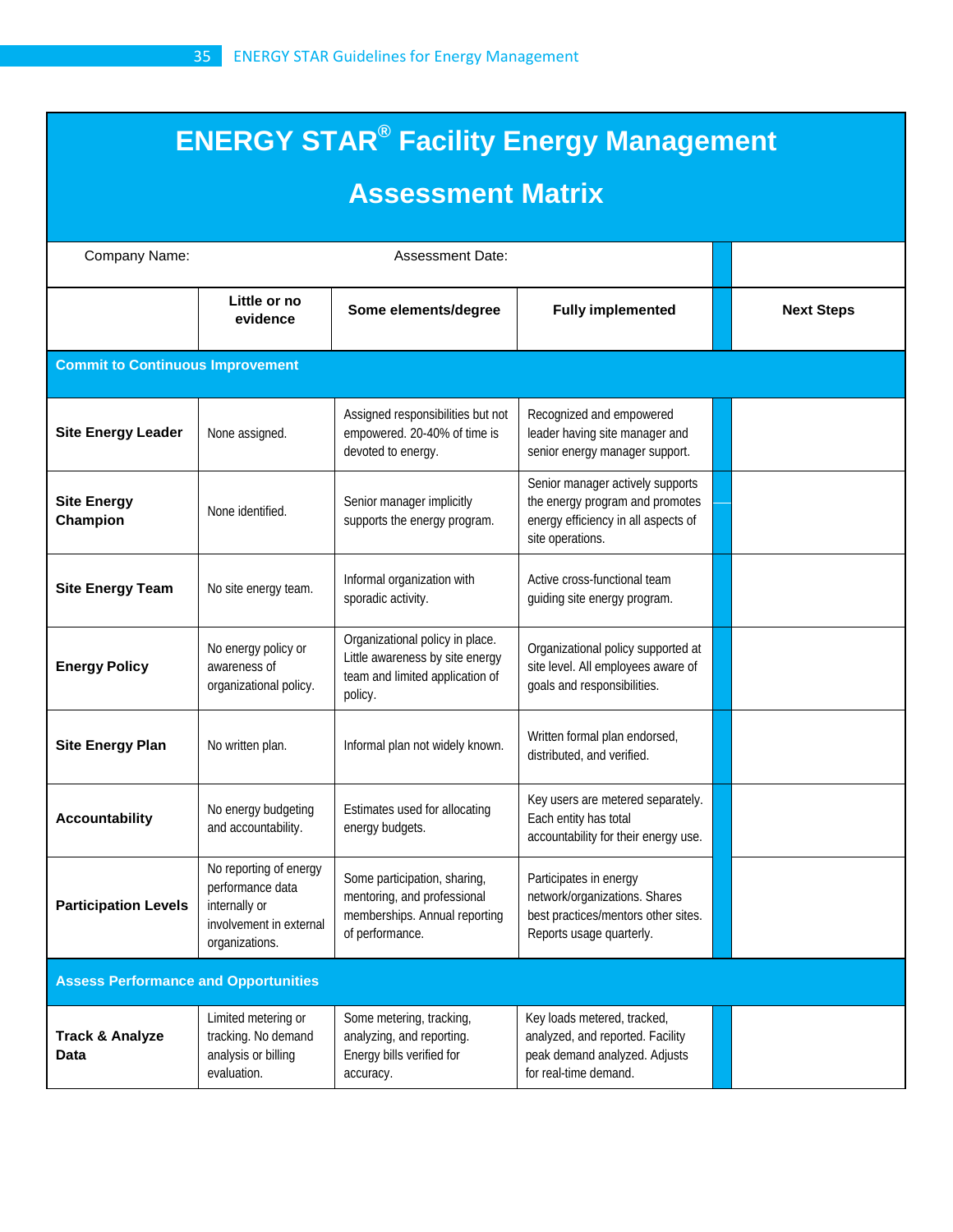# 36 ENERGY STAR Guidelines for Energy Management

| <b>Documentation</b>                    | No manuals, plans,<br>designs, drawings,<br>specs, etc. for building<br>and equipment<br>available. | Some documentation and<br>records available. Some review<br>of equipment commissioning<br>specs conducted.            | Critical building and equipment<br>documentation available and used<br>for load<br>surveys/recommissioning/efficienc<br>y goals.    |  |  |  |
|-----------------------------------------|-----------------------------------------------------------------------------------------------------|-----------------------------------------------------------------------------------------------------------------------|-------------------------------------------------------------------------------------------------------------------------------------|--|--|--|
| <b>Benchmarking</b>                     | Energy performance of<br>systems and facilities<br>not benchmarked.                                 | Limited comparisons of specific<br>functions, or only same-site<br>historical comparisons.                            | Key systems/sites benchmarked<br>using comparison tools like<br>Portfolio Manager/Energy<br>Performance Indicators.                 |  |  |  |
| <b>Technical</b><br><b>Assessments</b>  | No formal or external<br>reviews.                                                                   | Limited review by vendors,<br>location, or organizational and<br>corporate energy managers.                           | Extensive regular reviews by multi-<br>functional team of internal and<br>external professionals. Full<br>assessment every 5 years. |  |  |  |
| <b>Best Practices</b>                   | None identified.                                                                                    | Ad hoc or infrequent monitoring<br>of trade journals, internal<br>databases, and other facilities'<br>best practices. | Regular monitoring of trade<br>journals, internal databases, and<br>other facilities. Best practices<br>shared and implemented.     |  |  |  |
| <b>Set Performance Goals</b>            |                                                                                                     |                                                                                                                       |                                                                                                                                     |  |  |  |
| <b>Goals/Potential</b>                  | Energy reduction goals<br>not established.                                                          | Loosely defined. Little<br>awareness of energy goals by<br>others outside of site energy<br>team.                     | Potential defined by experience or<br>assessments. Goals roll up to<br>unit/site/ organization and status<br>posted prominently.    |  |  |  |
| <b>Career</b><br><b>Development</b>     | No career<br>development. No<br>opportunities available.                                            | Exposure to other energy<br>programs. Some temporary or<br>project assignments available<br>elsewhere.                | Energy professionals have<br>established career paths that are<br>reviewed annually. Opportunities<br>for growth encouraged.        |  |  |  |
| <b>Energy Team</b><br><b>Incentives</b> | No ties between<br>energy efficiency<br>improvement and<br>compensation.                            | Spot awards or luncheons for<br>employees on a project.                                                               | Accountability tied to performance<br>reviews, compensation, and<br>personal and plant bonuses.                                     |  |  |  |
| <b>Create Action Plan</b>               |                                                                                                     |                                                                                                                       |                                                                                                                                     |  |  |  |
| Improvement<br><b>Planning</b>          | No upgrade plan.                                                                                    | Upgrades implemented<br>sporadically. Some compliance<br>with organizational goals and<br>standards.                  | Upgrade plans established; reflect<br>assessments. Full compliance with<br>organizational EE design<br>guidelines and goals.        |  |  |  |
| <b>Roles and</b><br><b>Resources</b>    | Not addressed, or<br>addressed on ad hoc<br>basis only.                                             | Informal interested person<br>competes for funding. Little<br>support from organizational<br>program.                 | Internal/external roles defined and<br>funding identified. Organizational<br>or corporate program support<br>secured.               |  |  |  |
| <b>Site Planning</b><br>Integration     | Impact on energy from<br>changes not<br>considered.                                                 | Decisions impacting energy<br>considered on first-cost basis<br>only.                                                 | Projects/contracts include energy<br>analysis. Energy projects<br>evaluated with other investments.<br>Lifecycle costing applied.   |  |  |  |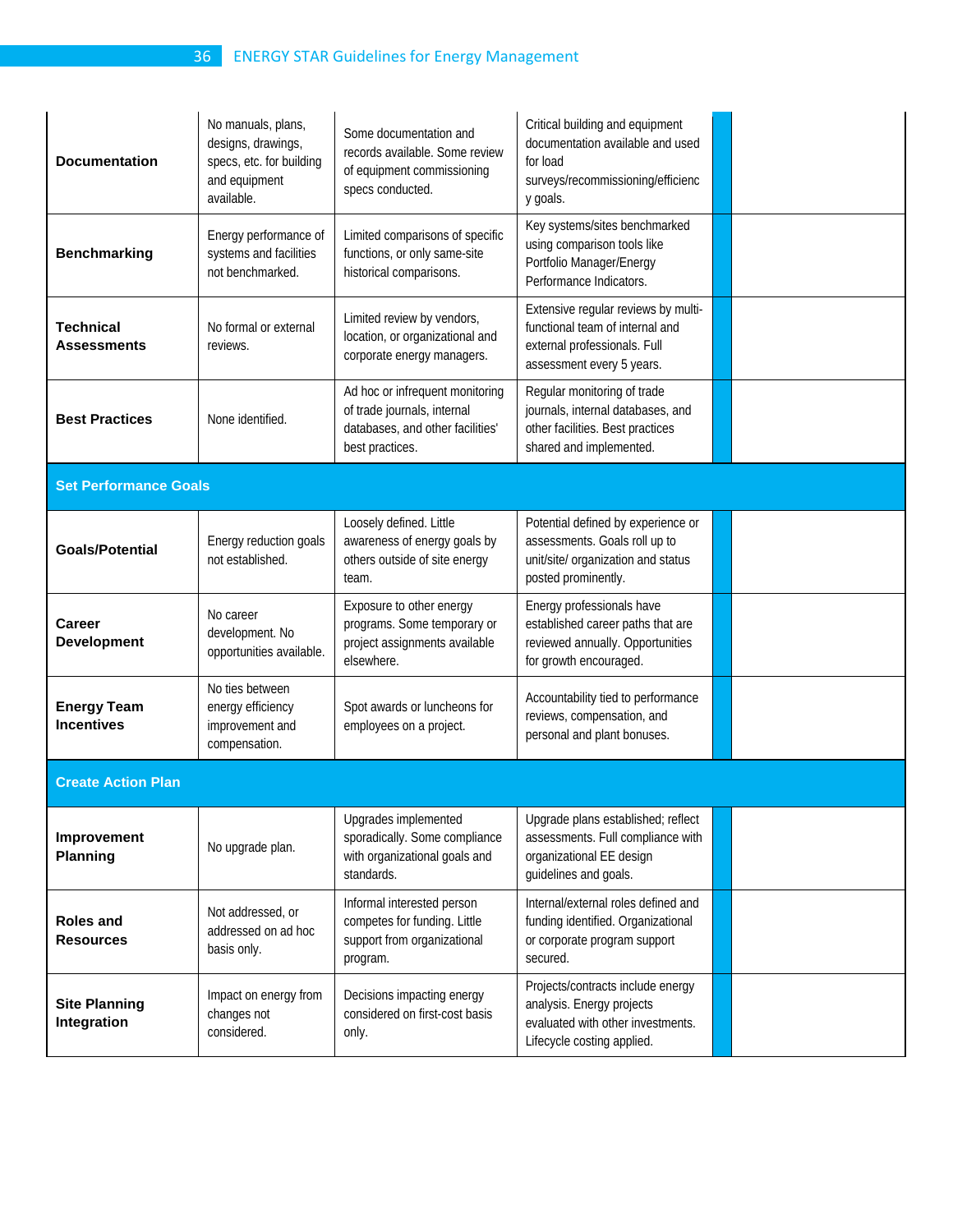| <b>Implement Action Plan</b>            |                                                           |                                                                                                          |                                                                                                                                                      |  |  |  |
|-----------------------------------------|-----------------------------------------------------------|----------------------------------------------------------------------------------------------------------|------------------------------------------------------------------------------------------------------------------------------------------------------|--|--|--|
| <b>Communication</b><br>Plan            | Site plan not<br>developed.                               | Periodic communications for<br>projects. Some reporting of<br>energy use information.                    | All stakeholders are addressed on<br>regular basis.                                                                                                  |  |  |  |
| <b>Energy Awareness</b>                 | None conducted.                                           | Occasional energy efficiency<br>awareness campaigns. Some<br>communication of energy costs.              | Planned outreach and<br>communications. Support<br>organizational initiatives.<br>Employees aware of site energy<br>costs.                           |  |  |  |
| <b>Building Staff</b><br>Capacity       | No training offered.                                      | Some vendor training for key<br>individuals and operators.                                               | Broad training/certification in<br>technology and best practices.<br>Networking opportunities actively<br>pursued.                                   |  |  |  |
| <b>Contract</b><br><b>Management</b>    | Contracts are renewed<br>automatically without<br>review. | Occasional review of supplier<br>contracts.                                                              | Energy-efficient procurement<br>policy in place. Vendors for<br>replacements on standby. Regular<br>review of suppliers.                             |  |  |  |
| <b>Incentives and</b><br><b>Rebates</b> | Not researched or<br>pursued.                             | Occasional communication with<br>utility representatives. Limited<br>knowledge of incentive<br>programs. | Researches rebates and<br>incentives offered regionally and<br>nationally. Communicates often<br>with utility representatives.                       |  |  |  |
| <b>Evaluate Progress</b>                |                                                           |                                                                                                          |                                                                                                                                                      |  |  |  |
| <b>Measuring Results</b>                | No reviews.                                               | Historical comparisons. Some<br>reporting of results.                                                    | Compare usage & costs vs. goals,<br>plans, other sites. Results reported<br>to site and organizational or<br>corporate management.                   |  |  |  |
| <b>Reviewing Action</b><br>Plan         | No reviews.                                               | Informal check on progress.                                                                              | Revise plan based on results,<br>feedback and business factors.<br>Best practices shared with other<br>sites / organization or corporate<br>program. |  |  |  |
| <b>Recognize Achievements</b>           |                                                           |                                                                                                          |                                                                                                                                                      |  |  |  |
| <b>Site Recognition</b>                 | Not addressed.                                            | Occasional recognition of<br>projects and people.                                                        | Recognition system in place.<br>Awards for projects pursued by<br>operators.                                                                         |  |  |  |
| Organizational<br><b>Recognition</b>    | Not sought.                                               | Occasionally when prompted by<br>senior management.                                                      | Senior management<br>acknowledges site successes.                                                                                                    |  |  |  |
| <b>External</b><br><b>Recognition</b>   | Not sought.                                               | Occasional trade magazine and<br>vendor recognition.                                                     | Government and third-party<br>recognition highlighting<br>achievements sought. ENERGY<br>STAR awarded annually.                                      |  |  |  |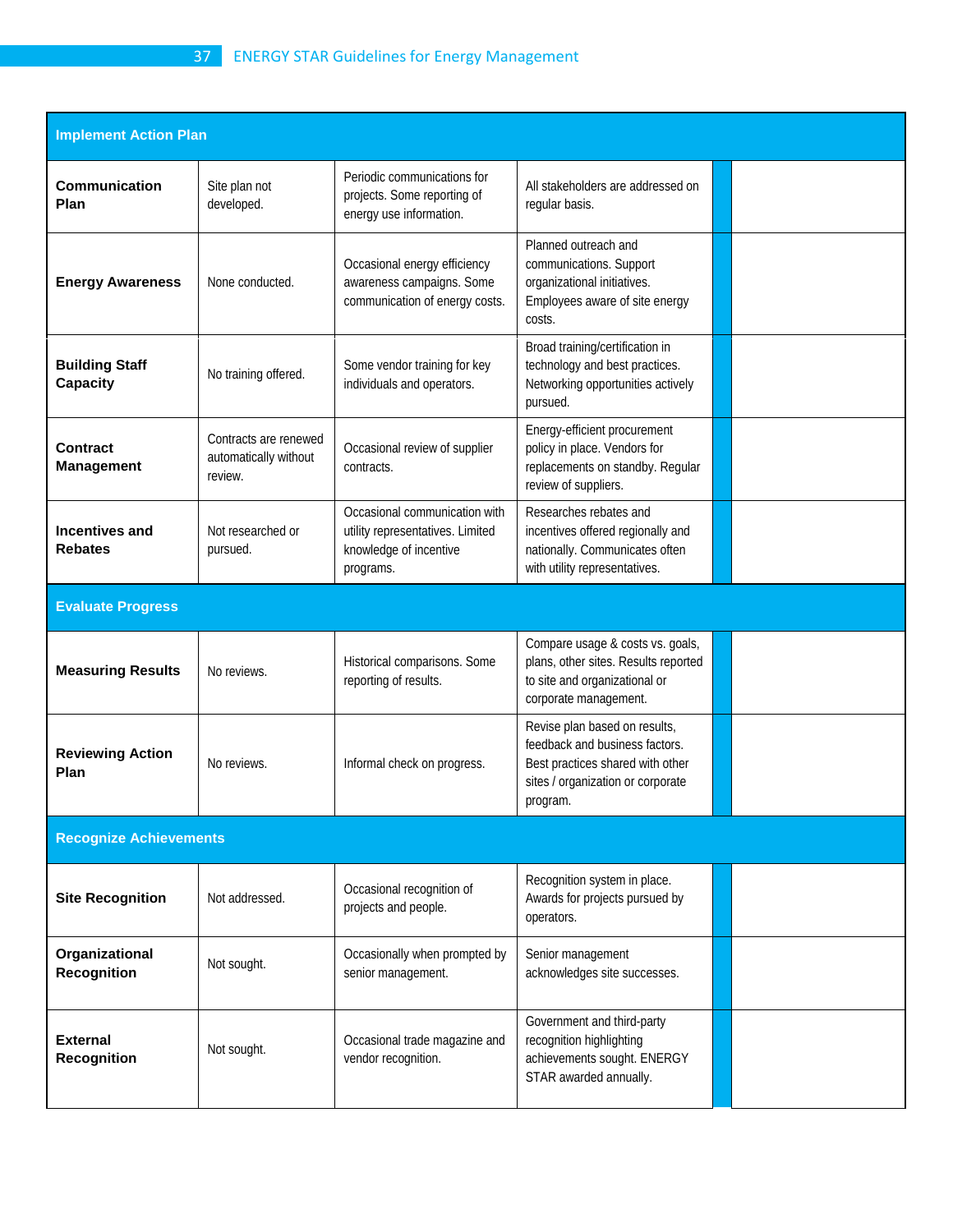# <span id="page-37-0"></span>Appendix 2: Sample Energy Policies

# **ABC Inc. Corporate Energy Policy**

# **Objective**

ABC Inc. is committed to using and purchasing energy in the most efficient, cost effective, and environmentally responsible manner possible. Towards this end, ABC shall:

Improve energy efficiency continuously by establishing and implementing effective energy management programs worldwide that support all operations and customer satisfaction while providing a safe and comfortable work environment.

# **Applicability**

This policy shall apply to all ABC Inc., facilities, business units, and employees.

# **Approval**

M. G. Watt, CEO & Chairman of the Board

# **3M's Energy Policy**



# **Applicability**

This Policy applies to all the 3M operations.

#### **Introduction**

The objectives of this policy are to improve energy consumption efficiency, reduce cost, optimize capital investment for energy efficiency, reduce environmental and greenhouse gas emissions, and conserve natural resources.

# **Policy Statement**

3M will promote the efficient use of energy to produce and deliver products and services to its customers.

#### **Policy Guidelines**

- Improve energy efficiency continuously by establishing and implementing effective energy management programs worldwide that support manufacturing capabilities while providing a safe and comfortable work environment.
- Emphasize energy efficiency as a factor in product development and in process and facility design.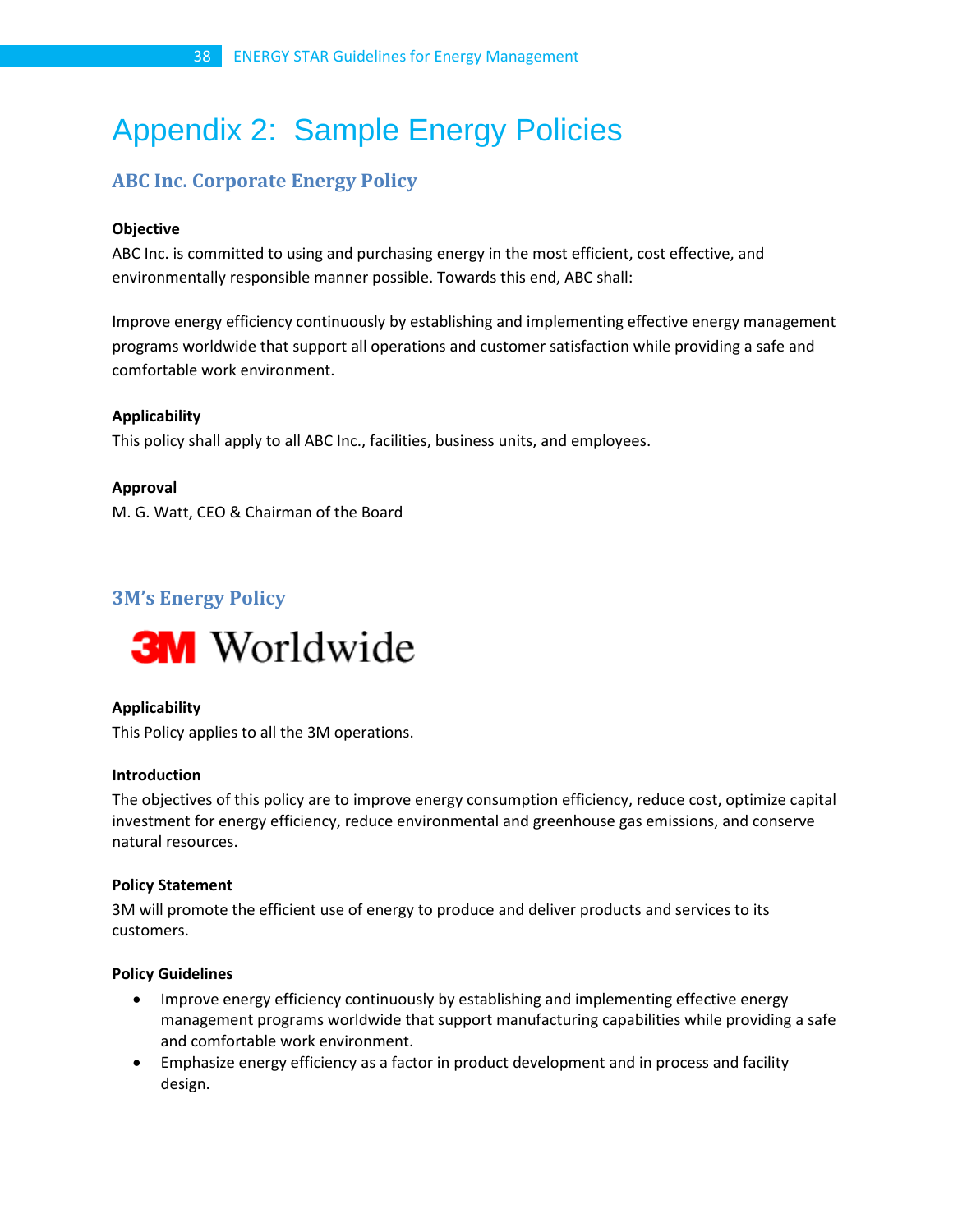- Secure adequate and reliable energy supplies at the most advantageous rates and implement contingency plans to protect operations from energy supply interruptions.
- Encourage continuous energy conservation by employees in their work and personal activities.
- Drive further development of internal and external energy efficient and innovative technologies.
- Cooperate with governmental agencies and utility companies on energy programs.
- Support national energy efficiency policies.

#### **Policy Approval**

Corporate EHS Committee, revised Nov. 2004

# **Food Lion's Energy Policy**



# **Energy Management Policy**

#### **Mission**

Food Lion has a reputation for providing convenient grocery store locations with products at extra low prices. As part of our commitment to excellence, Food Lion will identify and implement improved financial and operational efficiencies in how we purchase and consume energy, striving to become a world-class leader in energy management within the supermarket industry.

#### **Commitment to Energy Management:**

Energy Management will plan an increasingly important role in achieving our strategic objectives. Specifically, Food Lion's Energy Management Strategy is to:

Support the organization's strategic plan to sharpen our pricing and promotion position, improve convenience of the shopping experience, enhance our fresh product perception, and achieve executional excellence.

Support our commitment to our employees, the environment and the community in which we conduct business by improving the environment through active efforts to reduce energy consumption and pollution.

Become one of the most efficient grocery stores in the world on a Btu per square foot basis.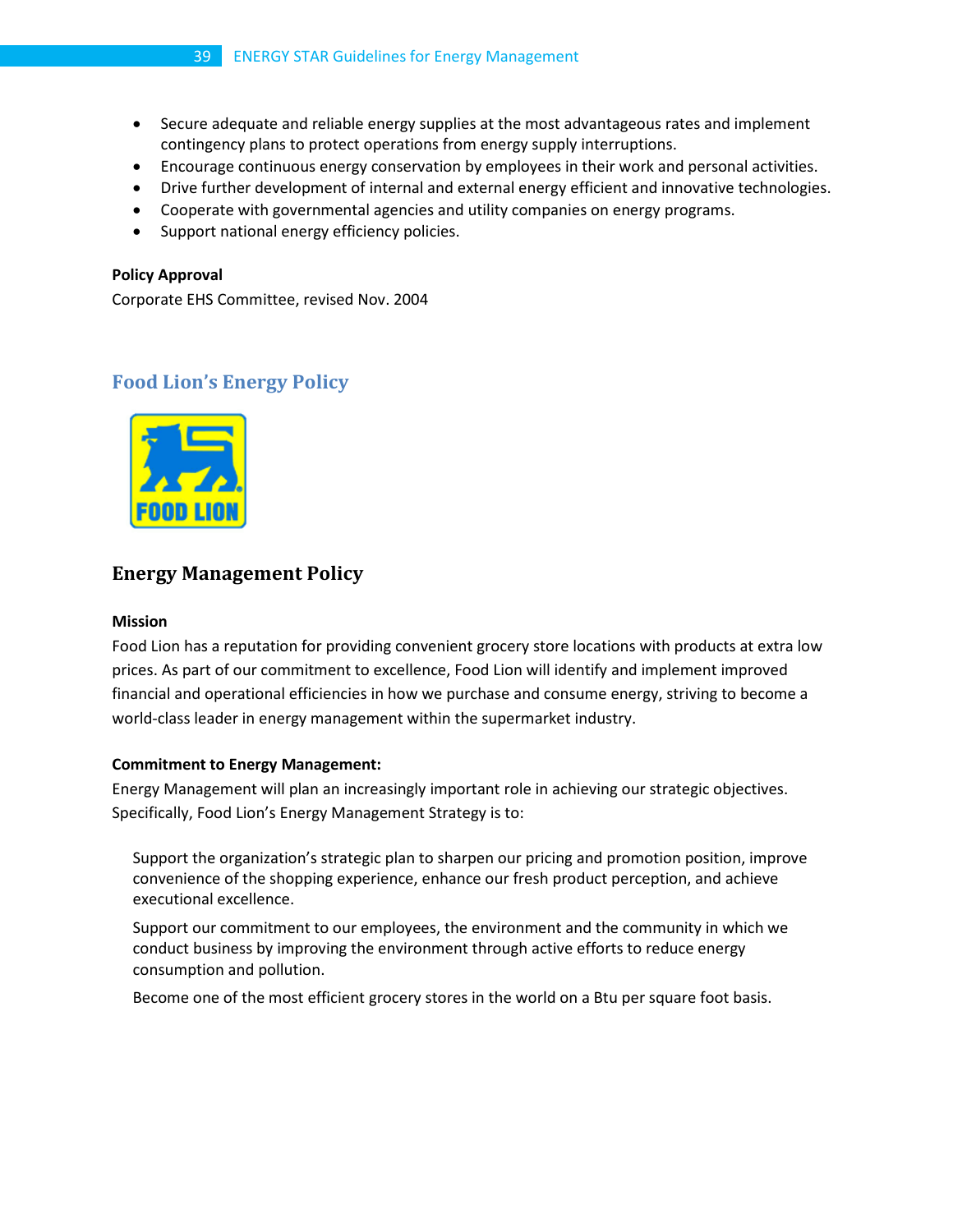# <span id="page-39-0"></span>Appendix 3: ENERGY STAR Energy Tracking & Benchmarking Tools

# **Portfolio Manager**

Portfolio Manager is a web based energy tracking and benchmarking tool primarily designed for commercial and institutional buildings. Portfolio Manager helps you track and assess energy and water consumption within individual buildings as well as across your entire building portfolio. After creating an account, users enter energy consumption and cost data into your Portfolio Manager account to benchmark building energy performance, assess energy management goals over time, and identify strategic opportunities for savings and recognition opportunities. For benchmarking performance against an internal baseline, Portfolio Manager allows you to View percent improvement in weathernormalized source energy.

For many commercial and institutional buildings, Portfolio Manager provides ENERGY STAR rating that score energy performance scale of 1–100 relative to similar buildings nationwide. A score of 50 indicates that the building performs better than 50% of all similar buildings nationwide, while a rating of 75 indicates that the building performs better than 75% of all similar buildings nationwide. Buildings that rate a 75 or higher may be eligible for ENERGY STAR certification.

For more information, go to energystar.gov/portfoliomanager

# **Industrial Plant Energy Performance Indicators (EPIs)**

ENERGY STAR Plant EPIs are sector specific energy performance benchmarking tools that provide an ENERGY STAR score. Offered in a spread-sheet format, users enter annual energy and plant operating data is entered to receive an energy efficiency score for a plant on a scale of 1 to 100. A rating of 50 indicates that the plant performs better than 50% of all similar plants nationwide, while a rating of 75 indicates that the plant performs better than 75% of all similar plants nationwide. Plants that rate a 75 or higher many be eligible for ENERGY STAR certification.

For more information, go to energystar.gov/epis

# **Industrial Energy Tracking Tool**

The ENERGY STAR Energy Tracking Tool provides manufacturers with a simple means to track energy use, set baselines, establish energy and emissions reduction goals, and evaluate progress towards achieving goals.

The Energy Tracking Tool is designed to support manufacturing companies participating in the U.S. EPA's ENERGY STAR program that are committed in measuring, tracking, and benchmarking energy performance. It is intended for mid- to small-sized manufacturing companies that may have limited resources and are unable to invest in a custom data tracking system. The Energy Tracking Tool does not generate ENERGY STAR energy performance scores.

For more information, see energytar.gov/industrybenchmarkingtools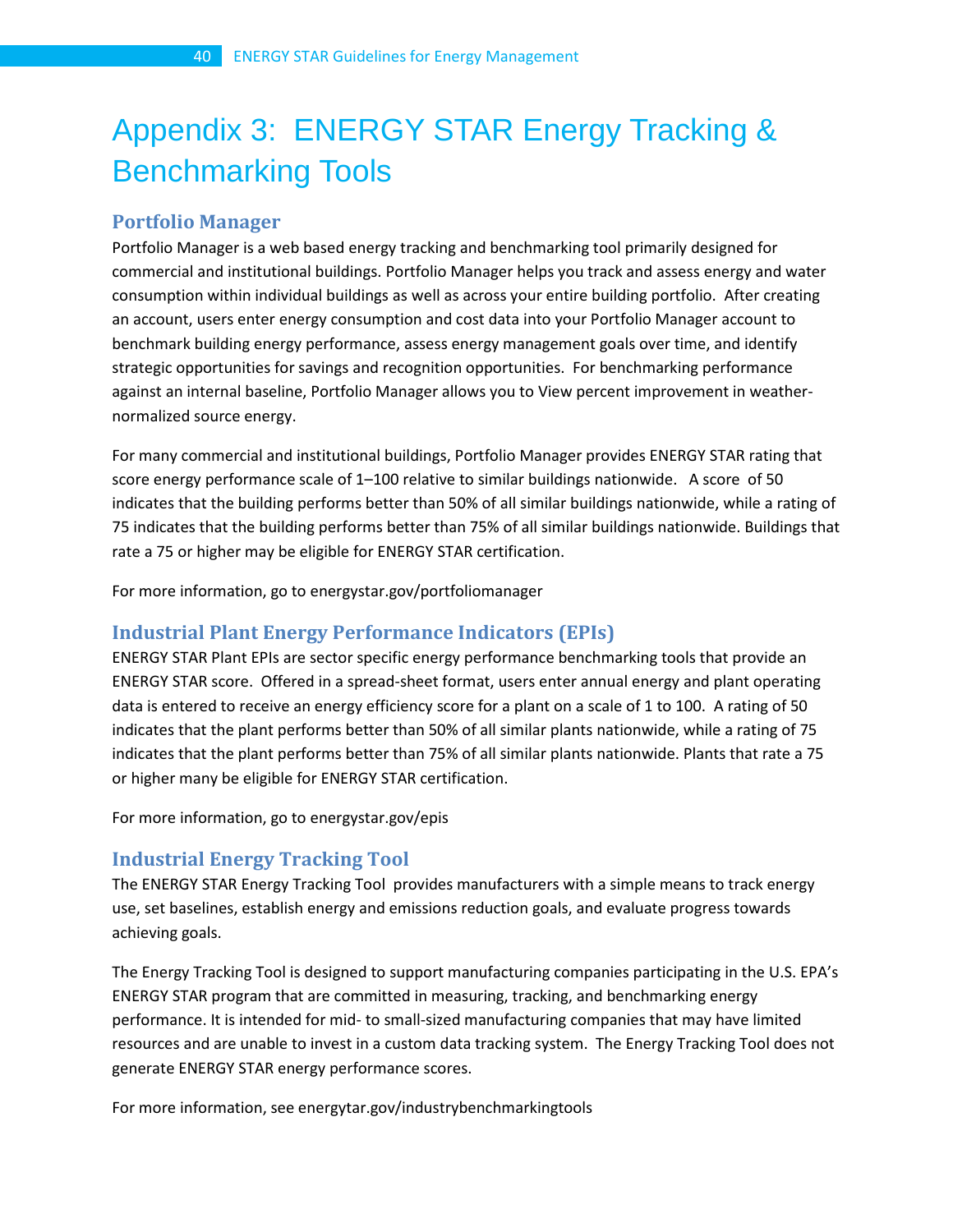# <span id="page-40-0"></span>Appendix 4: Normalizing Data

The energy use of facilities varies greatly, partly due to factors beyond the energy efficiency of the equipment and operations. These factors may include weather or certain operating characteristics.

Normalizing is the process of removing the impact of these factors on energy use to fairly compare the energy performance of facilities and operations. **Portfolio Manager**, developed by EPA for benchmarking energy performance, automatically normalizes key variables for selected building spaces, including office buildings, K-12 schools, grocery stores, hospitals, hotels and other commercial building space types. EPA's **EPIs** benchmark energy performance and normalize variables for wet corn mills, automobile assembly plants, cement plants, glass plants, paper mills, bakeries, and other industrial plants.

For others wanting to normalize, here at a few things to consider:

#### **Determine normalization factors**

Determine key factors that need to be addressed to effectively compare facilities. Relevant factors are frequently organization-specific.

For commercial and institutional buildings common normalization factors include:

- Climate zone
- Facility size
- Fuel choice
- Price/cost of energy
- Actual weather history
- Hours of operation
- Occupancy levels
- Special features

For industrial facilities common normalization factors include:

- Production in-puts or raw materials
- Product types or mix
- Other production outputs
- Operating hours
- Line speed
- Plant size or designed and maximum utilization rates
- Weather (if HVAC systems are major loads).

# **Find a corrective variable**

Determine a suitable metric that can be used to correct for key normalization factors. Corrective variables, depending on the building type, may include floor space, amount of product, operating hours, or number of beds.

# **Weigh factors**

Create a multiplier that reflects the importance of each variable in relation to its impact on energy use.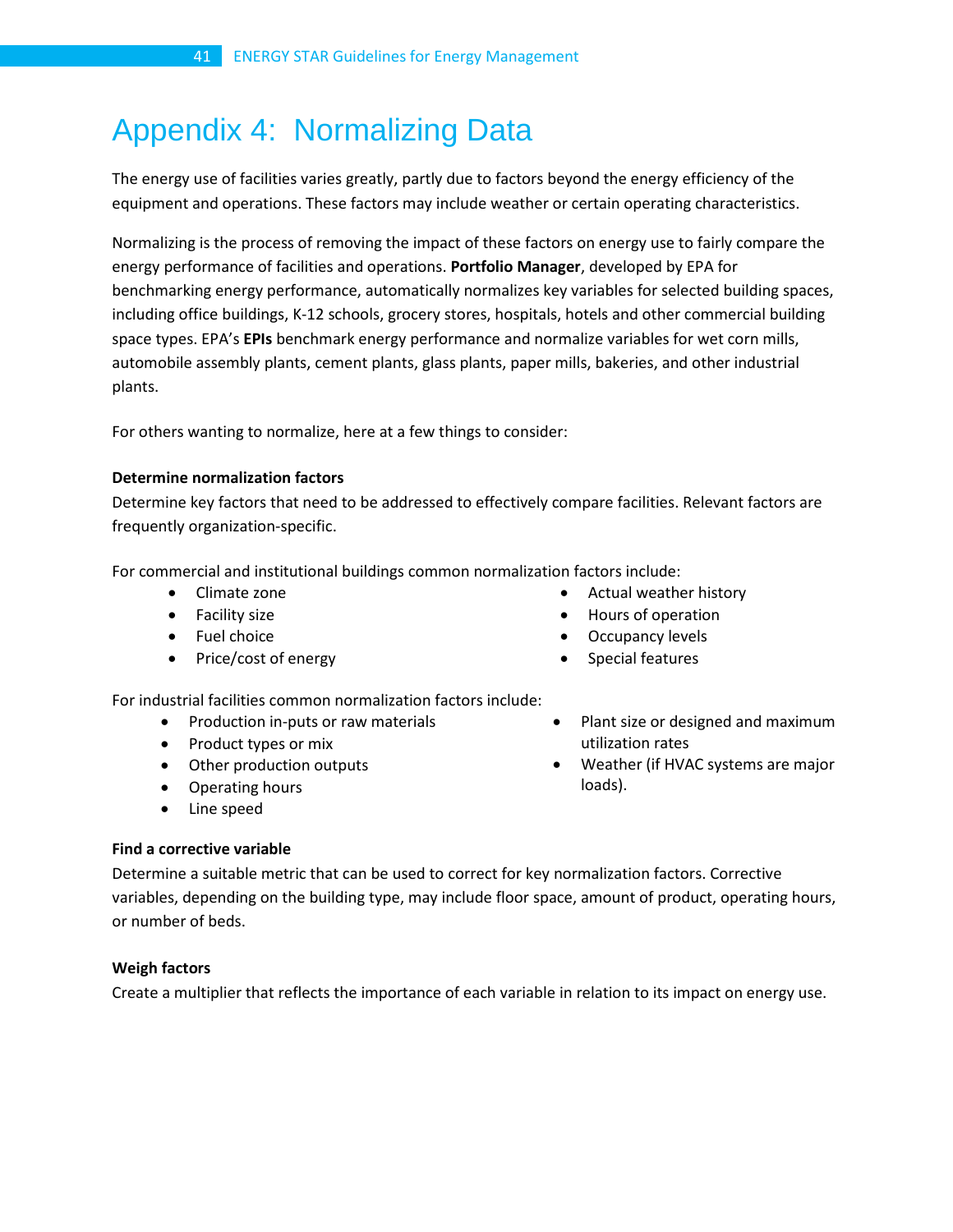# <span id="page-41-0"></span>Appendix 5: Assessment & Action Plan Resources

The following resources are available a[t www.energystar.gov/buildings](http://www.energystar.gov/buildings)

# **Improving Building Performance**

**Building Upgrade Manuel -** The ENERGY STAR Building Manual is a strategic guide to help you plan and implement profitable energy saving building upgrades. You can maximize energy savings by sequentially following the five building upgrade stages.

**Operation & Maintenance (O&M) Reports** - The O&M Report Series, funded by a grant from U.S. EPA and U.S. DOE, helps owners and managers increase energy-efficiency, improve occupant comfort, and reduce operating expenses through low-cost operating improvements. The O&M Report Series includes six booklets that are available in pdf format.

# **Improving Industrial Plant Performance**

**Industrial Energy Guides** – ENERGY STAR Industrial "Energy Guides" identify energy efficiency opportunities in manufacturing plants. Guides cover proven technologies, strategies, and measures that have been implemented in actual manufacturing plants around the world. Energy Guides have been developed for a wide range of manufacturing sectors ranging from Bakeries to Oil Refineries.

# **Financial Evaluation**

**Building Upgrade Value Calculator –** This calculator estimates the financial impact of proposed investments in energy efficiency in office properties. The calculations are based on data input by the user, representing scenarios and conditions present at their properties. Required inputs are limited to general characteristics of the building, plus information on the proposed investments in energy efficiency upgrades

**Cash Flow Opportunity Calculator** – The Cash Flow Opportunity (CFO) Calculator helps decision-makers answer three critical questions about energy efficiency investments: How much new energy efficiency equipment can be purchased from the anticipated savings? Should this equipment purchase be financed now, or is it better to wait and use cash from a future budget? And; Is money being lost by waiting for a lower interest rate?